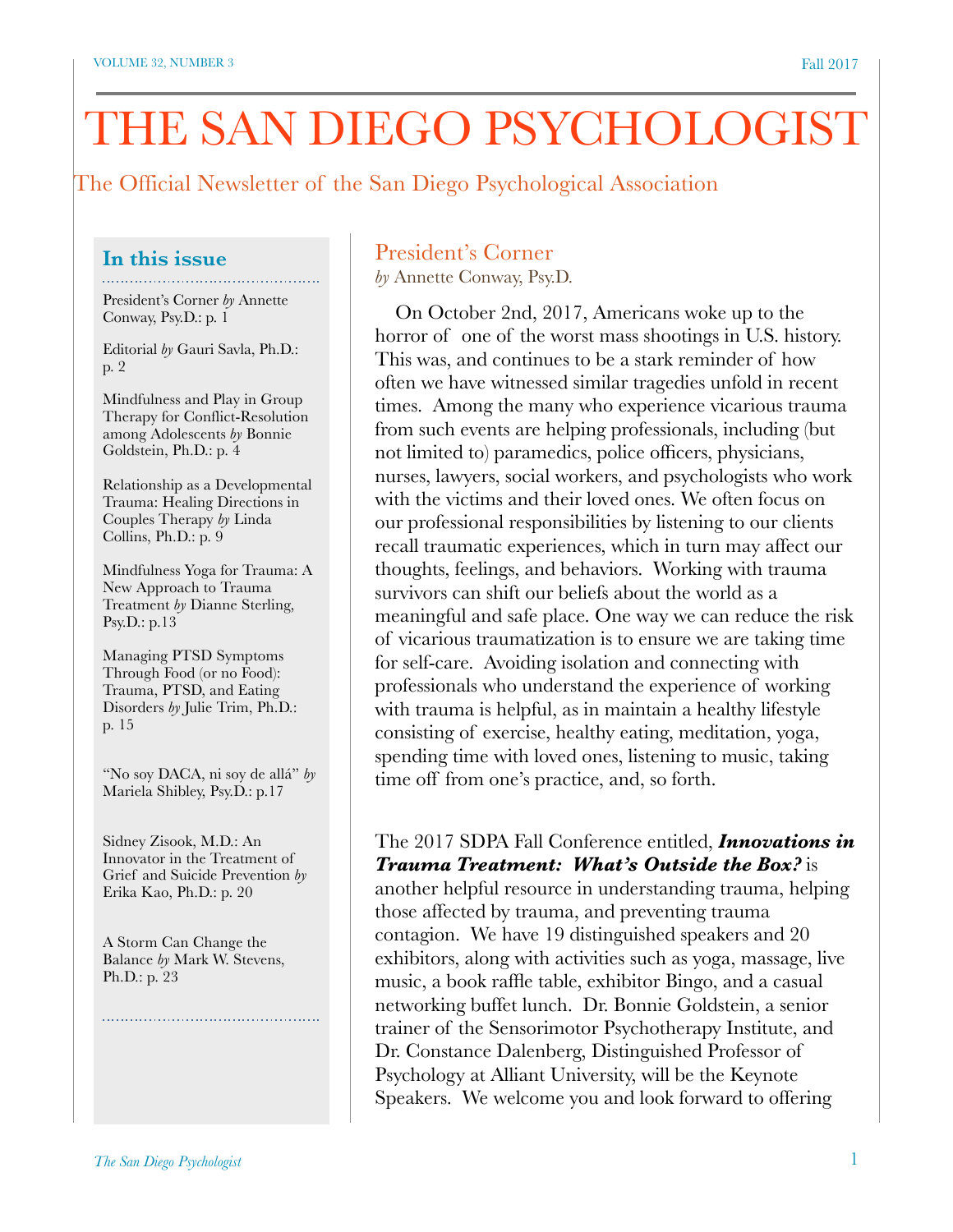# **SDPA Board of Directors**

*President:* Annette Conway, Psy.D. *President Elect:* Cynthia Cotter, Ph.D. *Past President:* Ellen Colangelo, Ph.D. *Treasurer:* Cynthia Cotter, Ph.D. *Secretary:* Micol Gonella, Psy.D.

*Members at Large* Patrick Savaiano, Psy. D. Michelle Carcel, Psy.D. Amanda Borlenghi, Psy.D. Shira Oretzky, Ph.D. Linda Collins, Ph.D. Saurabh Gupta, Ph.D. Mary Fox Squire, Ph.D. Divya Kakaiya, Ph.D., M.S. Abigail Weissman, Psy.D. *Student Representative:* Holly Bookwalter

# **Association Services**

*Legal Counsel:* David Leatherberry, J.D. *Psychology 2000:* Ain Roost, Ph.D.

# **SDPA Staff**

*Office Administrator:* Tami Magaro

# **The San Diego Psychologist**

*Editor:* Gauri Savla, Ph.D. [www.thesandiegopsychologist.com](http://www.thesandiegopsychologist.com)

*The SDPA offices are located at 4699 Murphy Canyon Rd. San Diego, CA 92123.* 

you a stimulating agenda of continuing education, professional development and networking opportunities.

The Holiday Party/SDPA Awards Ceremony/Installation of the 2018 Board of Directors will be held on Sunday, December 10, 2017. The event is Free to all members and one guest, with the purpose of enhancing our professional and social networks. Giving the awards is a way SDPA can recognize and encourage excellence in the mental health field, as well as build better relationships with the community at large. The Awards that will be presented are as follows:

Distinguished Contribution to Psychology

Volunteer of the Year

Media Award

Legislative Award

Fellows Award

We would love to see you there.

In continuing with the theme of trauma and its treatment, our last issue of the year will address some of the pressing issues in our country right now. We would like to feature articles that talk about the role of mental health professionals in disaster relief efforts and helping fellow Americans cope with these uncertain political times. Thank you to those who have already contributed. We hope to hear from more of you, soon.

# **Editorial**

*by* Gauri Savla, Ph.D.

*"I became what I am today at the age of twelve, on a frigid overcast day in the winter of 1975. I remember the precise moment, crouching behind a crumbling mud wall, peeking into the alley near the frozen creek. That was a long time ago, but it's wrong what they say about the past, I've learned, about how you can bury it. Because the past claws its way out. Looking back now, I realize I have been peeking into that deserted alley for the last twenty-six years."* (Khaled Hosseini, The Kite Runner)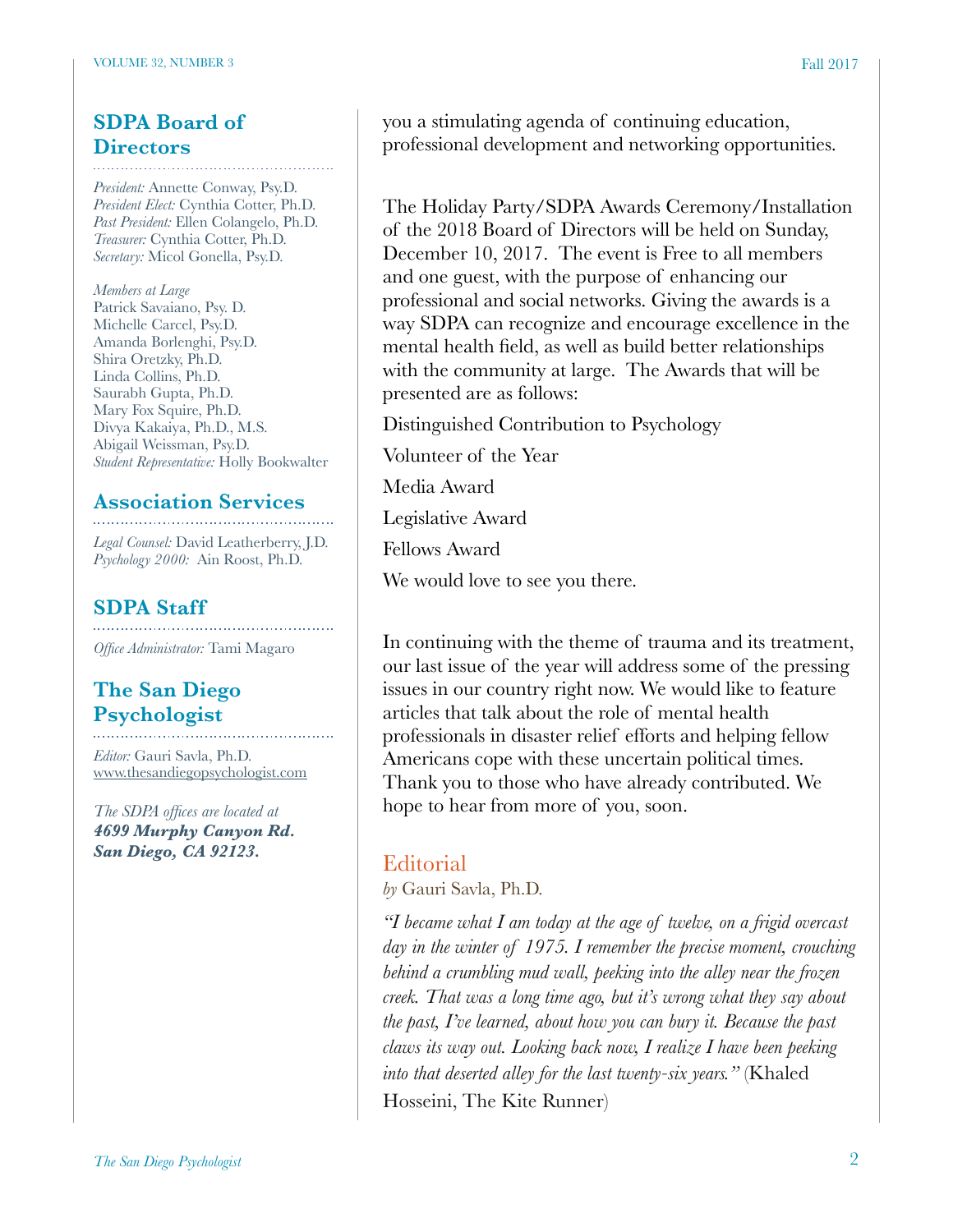There have been times in our recent history that have been marked by a collective sense of great uncertainty, tumult, fear, and despair; this moment in history is no different. Whether it is the fallout from discriminatory public policies, prejudice toward minority and refugee populations, or the barrage of natural disasters in close succession, the lives of an overwhelming number of people are at stake. At the time of this writing, more than 65 million people (source: NPR) are displaced from their homes in Syria, Afghanistan, Lake Chad, Sudan, Myanmar, as well as various parts of the Americas due to Hurricanes Harvey, Irma, and Maria, the earthquake in Mexico, or the California wildfires.

As these global tragedies continue to unfold, millions of children and adults are facing personal horrors every day, sometimes in their own homes. As psychologists, most of us have, at some point in our careers, been sought out by individuals who are hoping to make sense of their traumatic experiences, whether due to childhood abuse or neglect, sexual assault, violence, automobile accidents, or death of a loved one. Regardless of whether the trauma was chronic or acute, it has the power to shape lives, often unconsciously, and underlies emotions, actions, life choices, and relationships. As we know, trauma is multifaceted, as is the response to it.

This issue of *The San Diego Psychologist* is published in conjunction with the 2017 Fall Conference of *The San Diego Psychological Association* entitled, "*Innovations in "Trauma Treatment: What's Outside the Box?".* I am grateful to Mary Mulivhill, Ph.D., the SDPA CE Chair, and who personally reached out to some of our authors to encourage them to contribute to this issue.

The seven articles featured here are diverse, covering a range of topics: Dr. Goldstein (one of the keynote speakers at the Conference) has written about the use of play in group therapy with adolescents; Dr. Collins (SDPA board member) has eloquently described the role of trauma in couples therapy; Dr. Sterling has described her innovative mindfulness yoga course for patients with trauma; Dr. Trim has written a highly informative article on the treatment of trauma among eating disorder patients, a population that is currently underserved; Dr. Shibley's poignant essay on her own experience as a Dreamer highlights the trauma of having to navigate a hostile and broken immigration system; Dr. Kao has transcribed her interesting interview with Dr. Sidney Zisook, a psychiatrist at UCSD who studies Complicated Grief and its treatment. Finally, we have the honor of featuring Dr. Stevens' poem about coming together in the face of tragedy—his first-hand account of conducting therapy with the victims of Hurricane Irma will be published in the next issue of the Newsletter, coming out next month.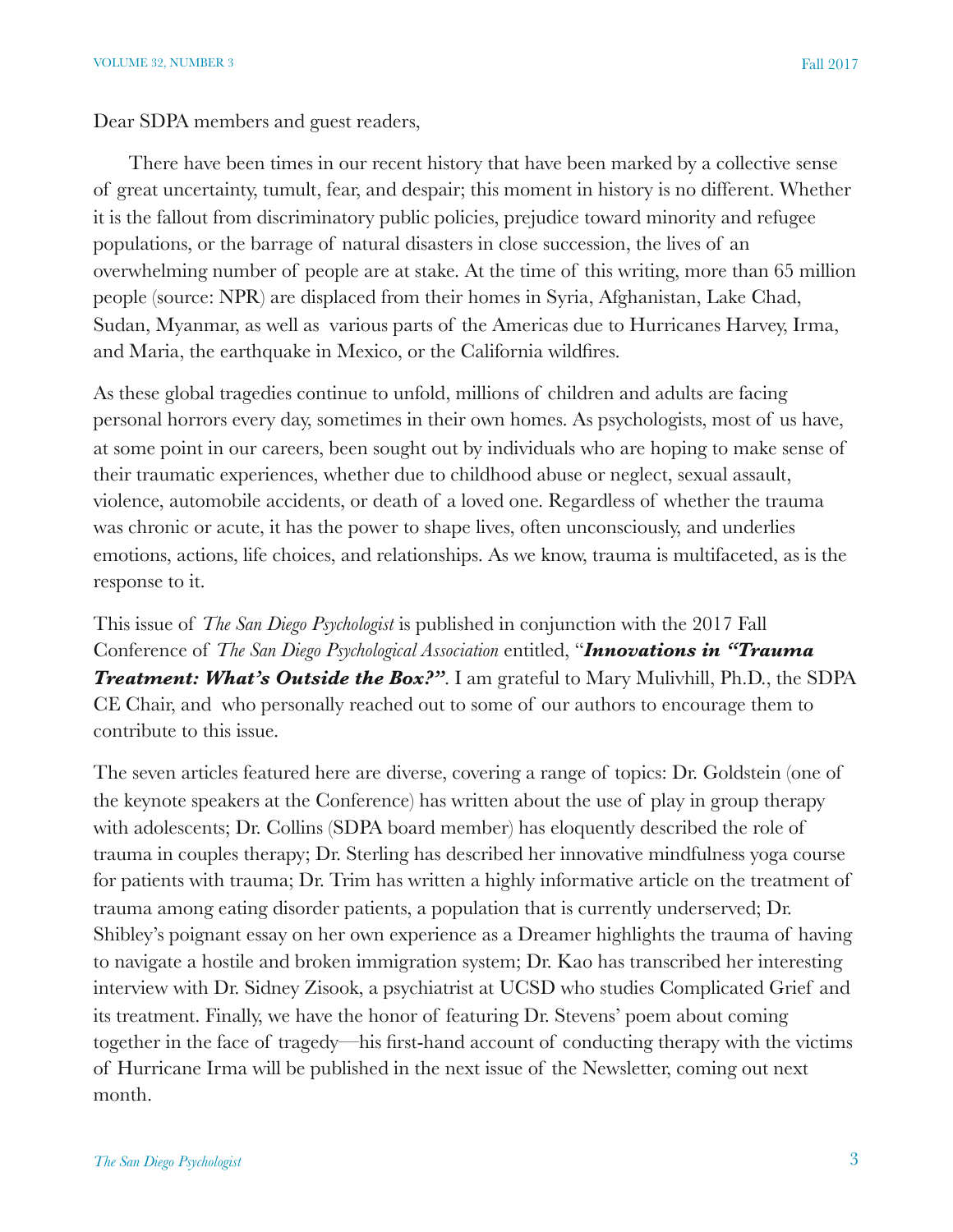You may have noticed that we skipped the *Summer* issue of the Newsletter; we continue to struggle with poor response rates to our call for articles, and have sought to remedy that by reaching out directly to individuals in the SDPA community for articles. (We may be coming for you next!) Voluntary submissions, as always, will be gladly considered for publication. The last issue of the year will come out at the end of November, and continues in the theme of trauma with regard to current events. We are hoping to feature articles about our role as psychologists in disaster relief efforts, as well as in helping patients cope with the current political climate in our country. Please consider writing and making your voice heard!

Thank you for reading.

# Mindfulness and Play in Group Therapy for Conflict-Resolution among Adolescents

*by* Bonnie Goldstein, Ph.D.

*This article is a modified excerpt from the chapter, "Cultivating Curiosity, Confidence, and Self-Awareness through Mindful Group Therapy for Children and Adolescents," in Play and Creativity in Psychotherapy edited by Marks-Tarlow, Solomon, and Siegel (2017).*

Group therapy harnesses the desire to connect, belong, and feel part of a community, as members' reflections about their interactions lead to insight and growth. This is especially true in young people who may not have had many opportunities to feel accepted and validated by others, which can reinforce mistaken beliefs about self and others. Young people who avoid others to avoid trauma, wind up isolating themselves from the even the relationships they need to heal and grow. Transformative moments begin with misreading another group member in the here and now, which may evoke feelings from past experiences and relationships. Capitalizing on such interchanges can lay the foundation for repair and resilience, socialemotional development and growth, and the cultivation of curiosity, creativity, and confidence.

Innovative and integrative group therapy comes about through co-creating a playful, safe, nurturing, growth-oriented therapeutic environment in which it becomes less shameful to show hidden parts of the self. Participants in group therapy can reassess their sense of self in relation to others, and gain reassurance as commonalities between members become evident, thus laying the foundation for shifts in experience. Observing changes in other group members can be helpful for those who cannot put into words their own thoughts, feelings and fears. Healing occurs as recognition, exploration, and resolution of trauma and developmental issues during the group experience are aided by an essential element of play, i.e., inviting curiosity. Mindfulness through playful queries such as "I'm curious" or "I wonder" offers a collaborative lens that welcomes wondrous and engaged curiosity, foundations in mindfulness practices, and fosters a deepening awareness of the present moment experience.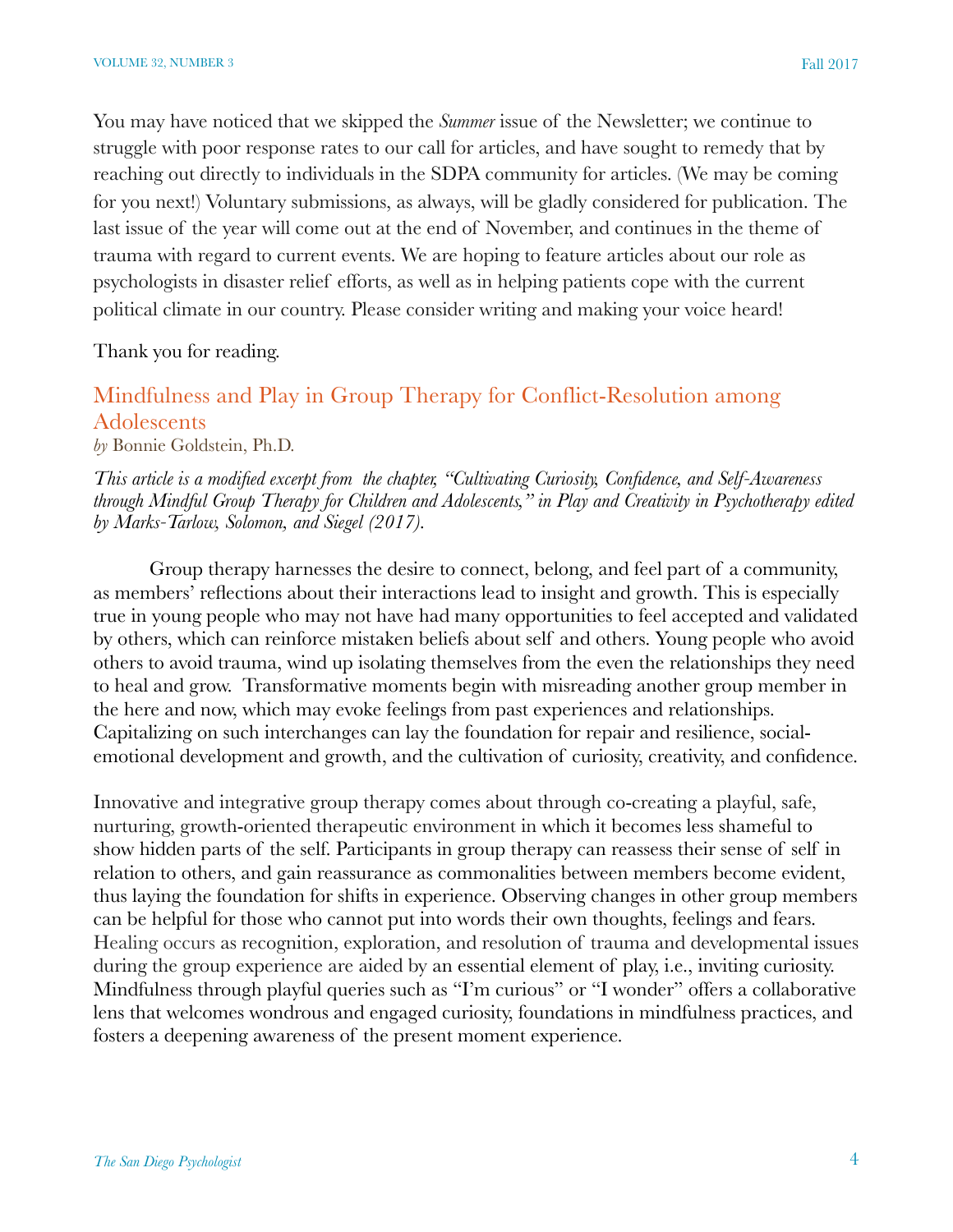Creative and playful interventions to elicit mindfulness help to navigate complicated and contentious relationships, such as will be described in the case example of Danielle and Ian, two teen group members.

#### *Danielle*

As a young child, Danielle emigrated from the Middle East with her mother after a change in government regime resulted in their lives being threatened. That was the last time she saw her father, who remained behind. Danielle experienced even greater trauma following September 11, 2001, when both her first and last names were changed. In the ensuing months, her family and others in their community experienced an upsurge of hostility, rage, and racial profiling. These experiences led Danielle to become fearful of others and hesitant to engage with her peers, resulting in her feeling marginalized and rejected.

Danielle was referred to me for her depression by her school counselor, and we began intensive one-on-one therapy as she was beginning  $12<sup>th</sup>$  grade. I suggested that group therapy could help her combat her sense of isolation as well as aid in developing awareness of the overarching impact of her traumatic experiences. Danielle was wary, but she agreed to give it a try.

After initial resistance that required "curbside therapy," i.e., meeting Danielle where she needed to be, we decided that she would enter the group with me, so she would not have to make conversation or face her peers alone. Danielle's body stance implicitly let all members know of her hesitancy; she entered the room with her head down, arms crossed, appearing defiant or avoidant. Her initial responses to group members were curt, often one-word answers to their questions. There was no eye contact. At the time, Danielle seemed unaware of her self-protective stance, which she later recognized as "body armor."

In a future meeting, group members were invited to share their experiences of one another. Addressing questions ranging from "What was your first impression of group?" to "What was your first impression of one another?" members developed insight and perspective, which led to more sensitivity toward each another. Danielle received feedback suggesting she shift her "body armor" so as to appear less alienating. A large, full-length mirror was brought out so Danielle could view herself in the stance we were discussing. Others also gazed in the mirror, supported by their peers, encouraged by the leaders, in what became a fun and interactive exercise providing much insight.

Danielle's "body armor" had led to her isolation from her peers, which was exacerbated by her avoiding school clubs and teams, eating lunch alone in the library, and dodging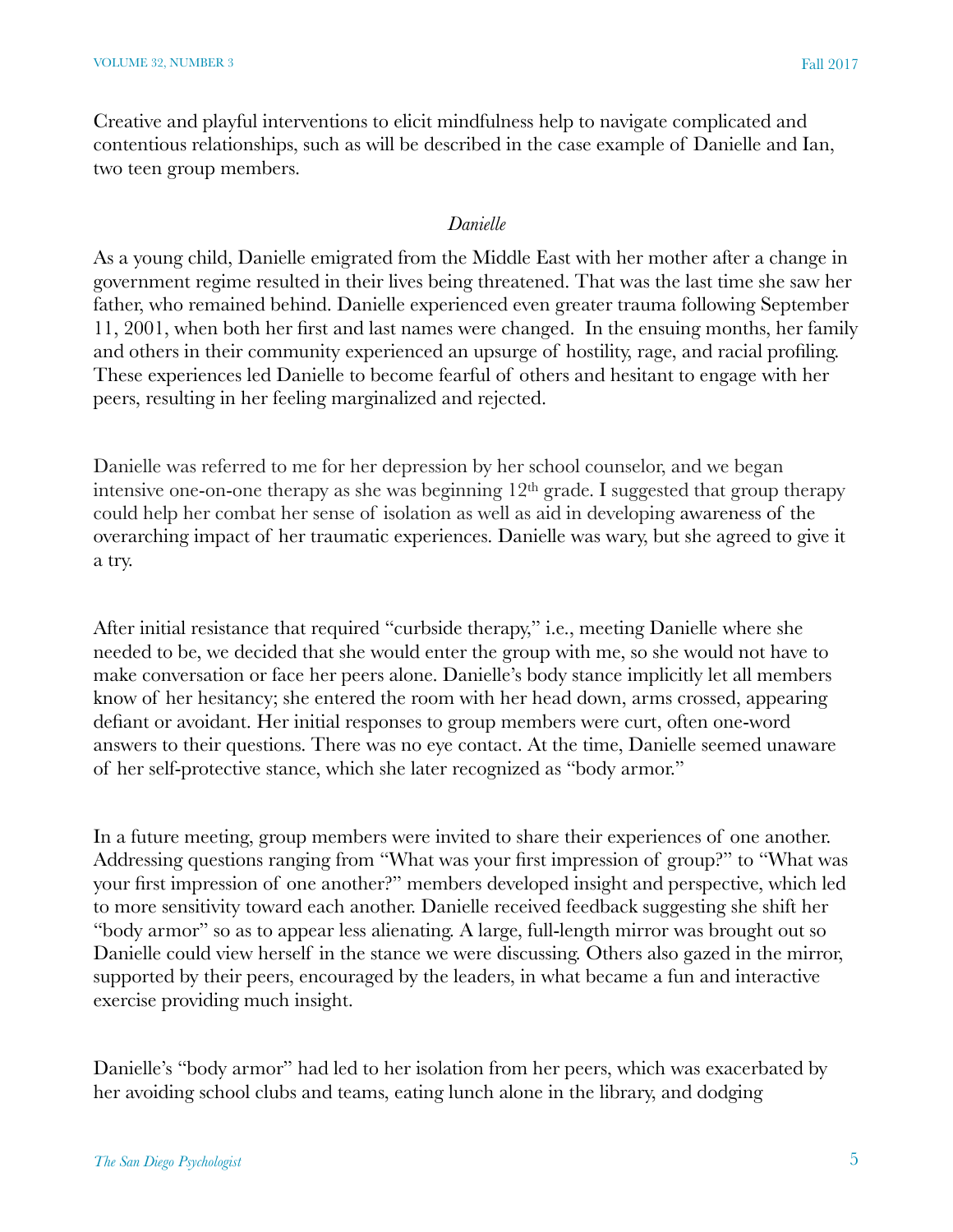opportunities to be with other students, lest they initiate conversation. In a social-feedback loop, her sense of isolation was maintained by her lack of insight into her avoidant behavior and the lack of tools to break out of this cycle.

As the group progressed, Danielle started to feel safer, both with people and with her own experiences, which slowly led to a sense of stability and confidence around others. She attained a better understanding of her body language and her own thoughts and feelings. This dyadic resonance went beyond simple mirroring to serve as the first step of a feedback loop that facilitated self-understanding. Danielle joined her peers in co-creating a safe environment by talking and listening, and supporting each other. Her intersubjective experience shifted, illustrating how the "group psychotherapy format offers an experiential immersion that fosters awareness and exploration of the ways we know and have a sense of the known within our subjective experience of being alive" (Goldstein & Siegel, in press, p. 260).

One group exercise focused on bringing members' attention to their body-based experiences (e.g., noticing feelings of curiosity about a new member) or becoming aware of aches in their stomach, legs, and feet (perhaps an urge to mobilize or run). For Danielle, the impulse to bolt could be identified with a tingling in her feet. She noticed her limbs would begin to move and wiggle, which she connected to her instinct to flee the room.

As our group sessions progressed, the members became keener interpreters of their inner body and mind signals, for a large part due to the relational component of the collaborative work. Over time, Danielle was encouraged to lead other members in brief breath-work exercises. Taking a turn leading the group in breath-work further deepened her self-confidence and inspired a growing curiosity about other's experiences. Learning to be more centered and finding equanimity through these self-calming exercises, which were introduced in a playful manner, Danielle and her fellow group members developed tools to mitigate feelings of shame, anxiety, fear, etc. Leading these exercises helped Danielle deepen her subjective experience and enhance her own integrative capacity, which prepared her for her conflict-ridden interactions with Ian.

*Ian*

Ian's ongoing interpersonal challenges and outbursts led his family to bring him to therapy so he could develop self-reflective skills and self-regulation strategies. In the months leading up to the 2016 presidential election, the issues of intolerance, separateness, inclusion, and belonging that were arising nationwide also arose within the therapeutic milieu. Ian, seemingly influenced by the political rhetoric, openly taunted his classmates, especially those whom he perceived as "different." He proclaimed that he would help "build that wall," arguing "some people don't belong here." Ian seemed to not understand the implications of his behavior, nor was he aware that it may have originated in his own experience of being a target of bullying.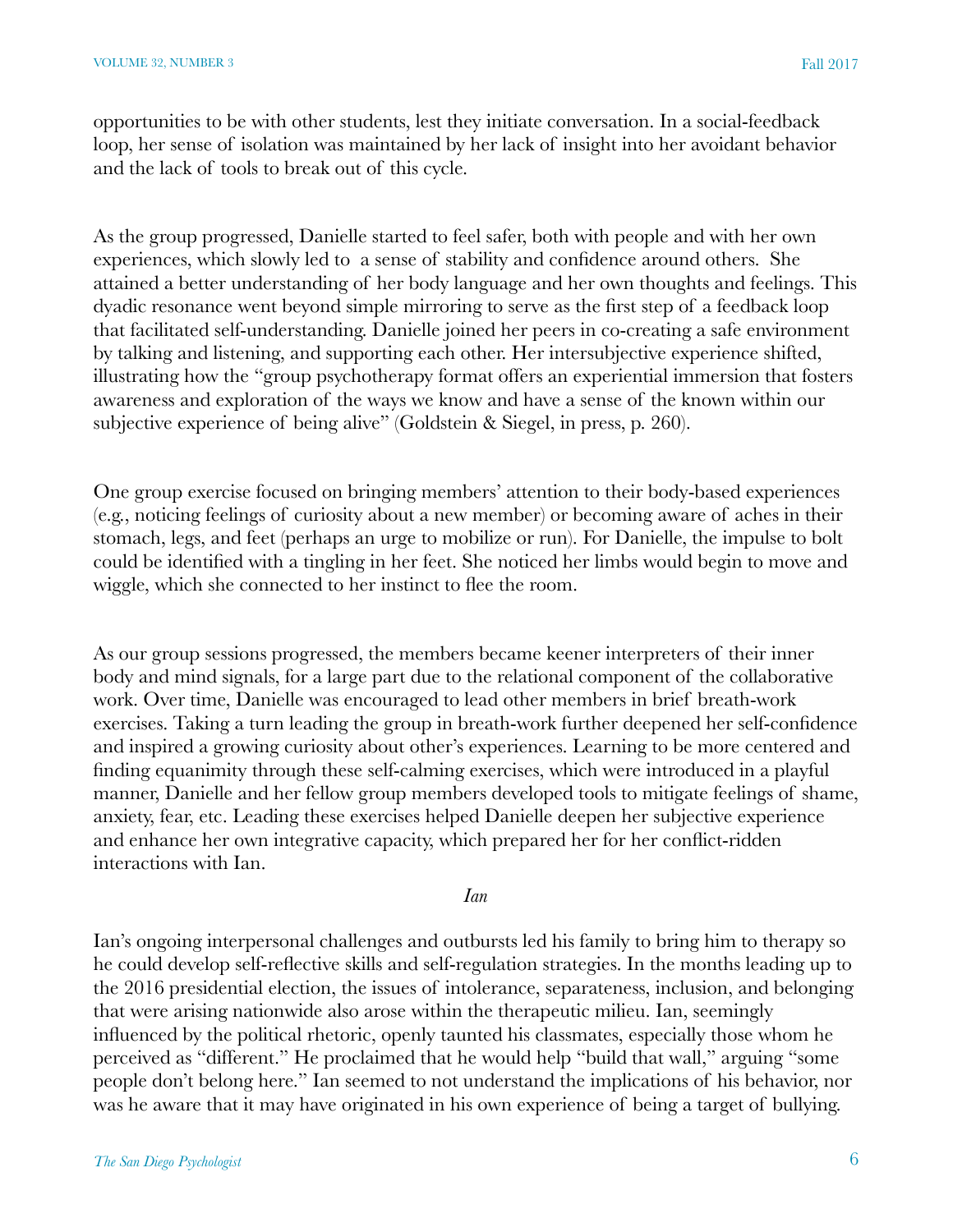(It was later revealed that Ian had been teased and called a "mutt" by peers because of his olive skin and mixed ancestry.)

Ian's attention-seeking behavior ranged from occasionally positive (bringing pumpkin cupcakes for his group mates) to frequently negative (using derogatory language, e.g., "dumb blonde" in reference to group members, or expressing oppositional or offensive opinions). One of his targets of aggressive behavior (shoving, pushing) and verbal taunts was Danielle. After the 2016 election results, he championed the president-elect and called his co-members with opposing political views, "dumb" and "idiots." He would yell "Make America Great Again" and "Build the Wall" in Danielle's direction to purposefully trigger her insecurities about her otherness.

To address the escalation of conflict in the group, I directed their attention to explore the meaning Ian ascribed to his comments. I also aimed to illustrate to Ian that he was recreating the type of interpersonal conflict that occurred frequently at his school. This required looking at the moment-to-moment experience transpiring within the group milieu.

One strategy of de-escalating conflict is the *"Power Pause."* The group knew that it was time to "down-regulate" when I stood up and indicated a stop sign with my hand, while whispering "*Power Pause."* This encouraged group members to examine their own thoughts and feelings and how they were experienced in their bodies: were they feeling more nervous, anxious, more awakened, or numb as the conflict within group escalated? Some observed with wide-eyed panic (perhaps a flight or freeze response, perhaps reminiscent of other conflicts in interpersonal relationships), while others reacted by matching anger, in ever-escalating verbal assault (fight response). By regulating the pace and flow of the group dialogue, group members felt assured of being safely guided through these interactions with support and reinforcement.

Over time, Ian benefitted considerably from supportive positive feedback; his appearance shifted from the confident/cocky bully-rebel, off-putting teen to a more vulnerable, accessible person. This change manifested physically. For example, as he shrugged, Ian's shoulders dropped forward, his eyes turned downcast. At these times he displayed a fleeting, palpable unease and sense of unworthiness. Often he found these feelings intolerable and would create a minor conflict or use his body provocatively, pushing boundaries or instigating interpersonal conflict to shift the moment or cause a distraction. Ian longed to be seen, recognized, honored, and respected, and these softer feelings were manifested over time in the group.

One way in which I led Danielle and Ian to address the conflict between them was through an interactive Sensorimotor Psychotherapy exercise that uses therapy balls. Danielle and Ian were asked to sit on two large therapy balls placed on opposite sides of the room. They could use gentle bouncing or soothing swaying movements, with feet pushing down on the ground. Gentle bouncing releases tension because it keeps one's feet firmly gripping the floor in order to balance, and the gentle movement can be calming.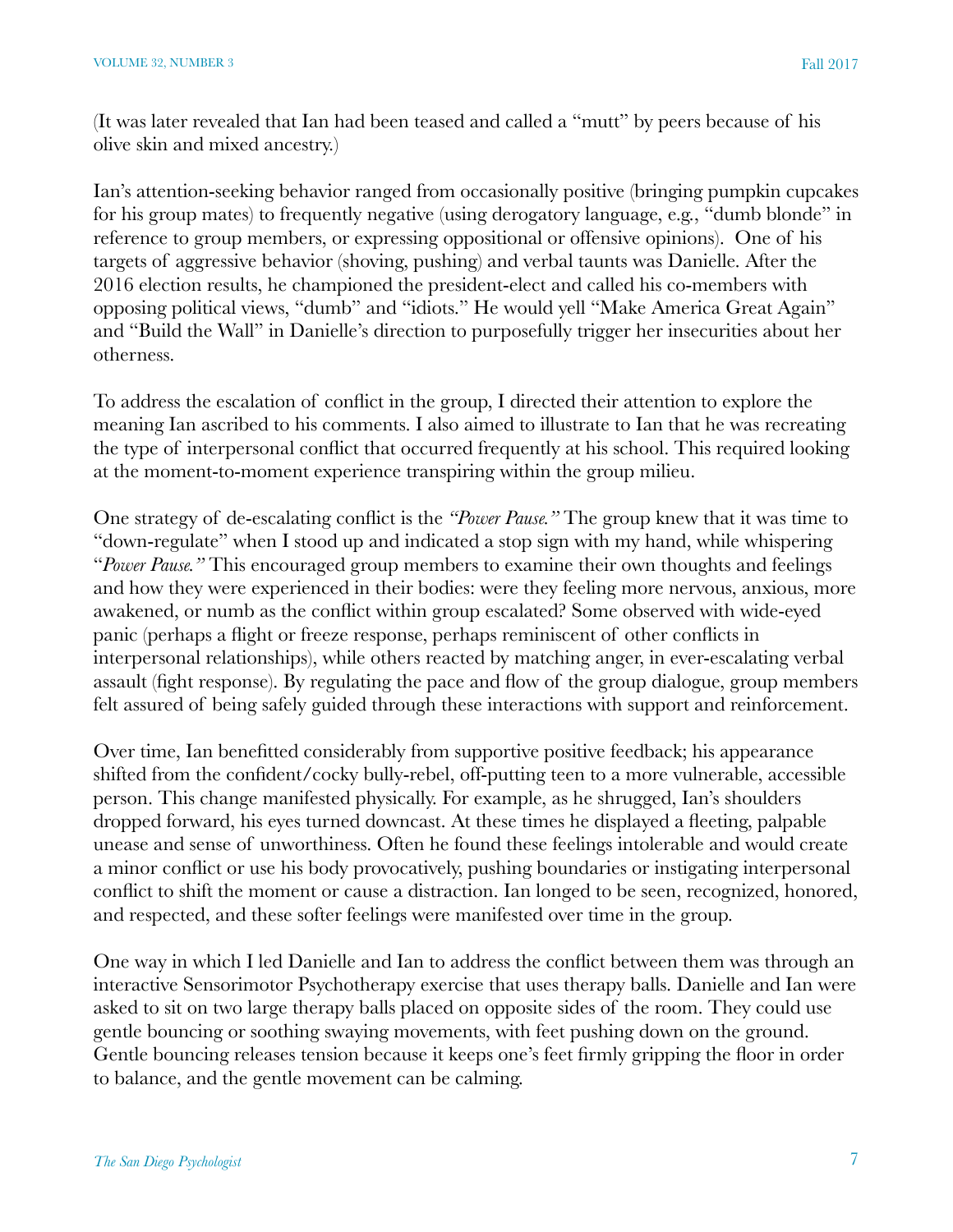Danielle and Ian were asked to select locations where they could gaze at one another, but at a distance they co-created. Once they found their positions, their conversation continued as they sat on the ball. Another brief hostile interchange was interwoven with playful giggling as one fell slightly off the ball and had to reestablish balance. Some wobbliness ensued, as each was encouraged to find a distance between them that felt correct. Danielle moved back until she was outside the room, at which point Ian said, "that's right...out...no more group for you". Our office doors are glass sliders, so Danielle's annoyance was visible as she sat on her ball without commenting on his incendiary words. Only after Danielle had moved far outside the group room did Ian indicate with his hands that she should stop (the glass "barrier" seemed to serve the function of offering safety).

At that juncture both Danielle and Ian were instructed to notice what they felt in their bodies. I asked body-oriented questions to encourage present moment awareness, including "What do you feel inside your body right now as you face one another?", "What is happening in your stomach now?" or "Do you feel the anger now that you mentioned feeling earlier?" Although Ian started to recognize that perhaps he had sent Danielle too far away, he seemed to have difficulty suggesting she come forward. He was encouraged to notice what happened when he invited her back into the room with only his eyes and his hand gestures. Peering through the glass, his hesitancy was palpable. As they cautiously and slowly continued the exercise, this time coming closer, Ian acquiesced that he had feelings of anxiety when beckoning her near. Danielle, however, came to a different realization. She said that she had become accustomed to lots of personal space through years of aloneness, and she was not so quick to move back into the group room. She noted that she could breathe more easily when there was plenty of space between her and Ian. She expressed that Ian continued to intermittently remind her of others who had taunted her, and said that she preferred to observe group from outside the glass, looking in.

Little headway was made with respect to their interpersonal conflict until we were able to bring their implicit experience of one another into the room, by examining the underlying process and feelings underlying the conflict. The slower pace allowed for curiosity about what was happening in the present moment, and opened space for members to share their thoughts and feelings, emotions and cognitions amidst the contentious and argumentative banter. As the exercise continued, I instructed Ian to ask Danielle to slowly move towards him, while he remained seated on the ball, until he felt that she was just the right distance from him. In the spirit of curiosity, he was encouraged to use his hands as guides, which he did, albeit reluctantly. After a few moments, the exercise shifted their experience of one another, dispelling the tension over Ian's comments. In time, Ian apologized for his abusive comments toward Danielle.

The support and respect Danielle garnered during her experiences in group therapy led to shifts in her sense of self in the world. This playful group experience encouraged Danielle to reach out to others at school. Her subsequent evident growth in confidence and willingness to risk being "seen" were clear manifestations of growth based on her group experience.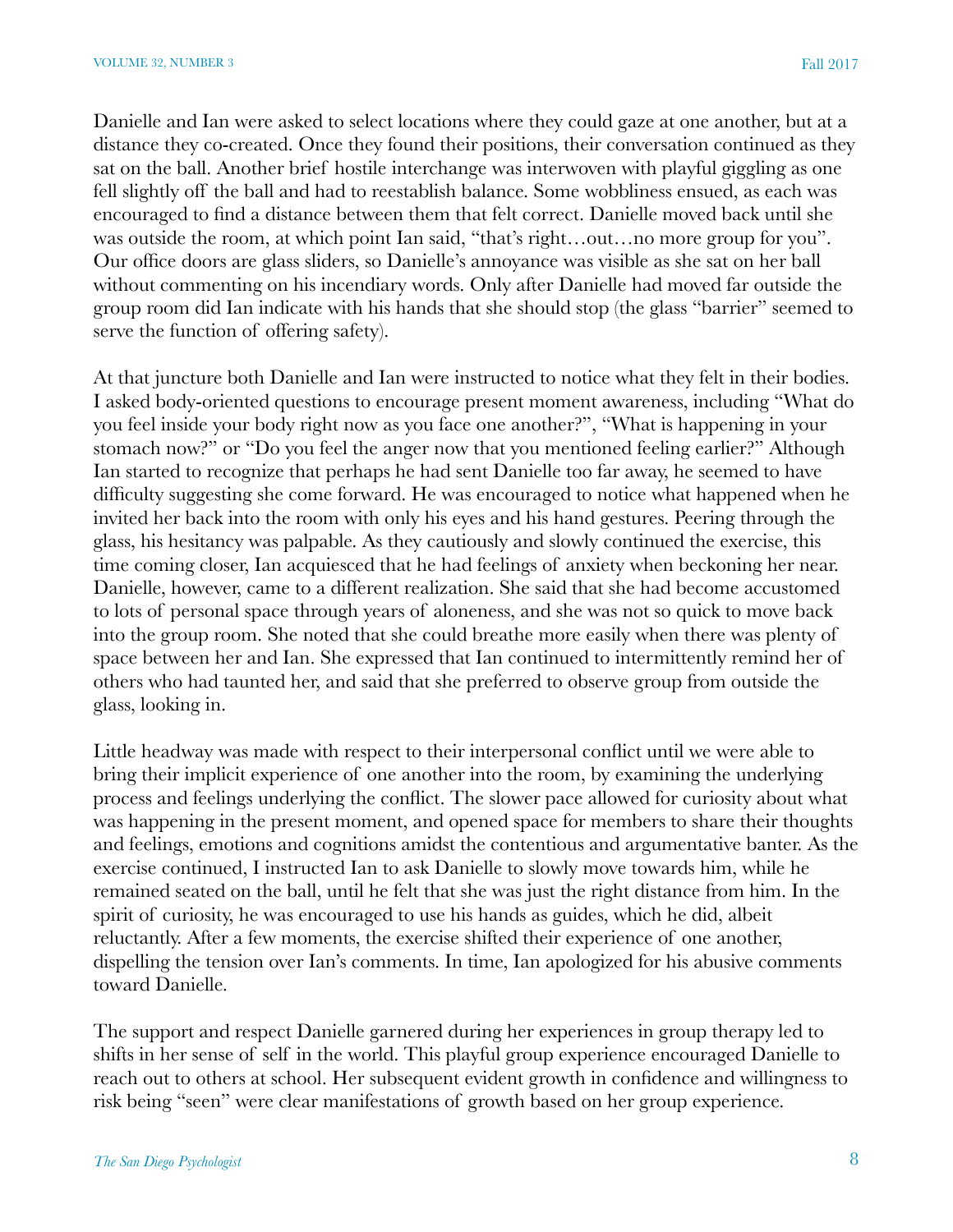In this exercise, through the lens of curiosity and playfulness, the collaborative group experience offered connecting and redeeming opportunities that emerged as members shared with one another, as guided by the support of the group leaders. While the tension in the room continued, some members spoke out against Ian's political beliefs; others offered words of support to Danielle (a unique and gratifying experience for her). In this safe atmosphere, both members could take personal risks, revisit their challenging beliefs, and have an authentic learning experience.

Similar playful exercises are often useful during high-conflict moments in group, allowing for mindful self-awareness to develop, in the present moment, with opportunities for practice, reinforcement, and new cognizance. Please refer to the book chapter for details.

#### *Conclusion*

Working with adolescents in the group milieu creates new possibilities for interactions, selfunderstanding, and confident engagement with others. This is especially important in an environment where politics and prejudice have found their way into the lives of young people. Cohesive therapy groups can thrive when members are kept emotionally safe within the group despite the inevitable interpersonal conflict. The group can model acceptance by not ostracizing anyone or by not allowing a member to be exiled or "killed off." By prioritizing playful communication and movement exercises, group members can explore emerging internal conflicts, become more mindful of their moment-to-moment experience, and delve beneath the verbal content of presenting problems. All of this can lead to qualitative and quantitative healing and growth, as new neural pathways are created. Healing occurs when we understand how prejudices are mirrored in the body and how they prevent us from both feeling accepted and accepting others.

## Relationship as a Developmental Trauma: Healing Directions in Therapy *by* Linda Collins, Ph.D.

History taking with couples often reveals a childhood wherein the chronic relational experiences with one or both parents led to an environment that was emotionally unsafe, unpredictable, and unreliable. This developmental history might suggest an attachment disorder impacting future adult relationships. Is this condition also a form of developmental/ relational trauma?

 Dr. Bessel van der Kolk, identified a condition in 2005 that has been referred to as Developmental Trauma Disorder (DTD). This condition, not formally recognized in the DSM-5, is defined as living in general anxiety or non-stop terror before the age of three. This kind of trauma occurs prior to the frontal cortex coming on line and cannot be recalled as a discrete event. Van der Kolk identifies the symptoms of DTD as relational and chronic: the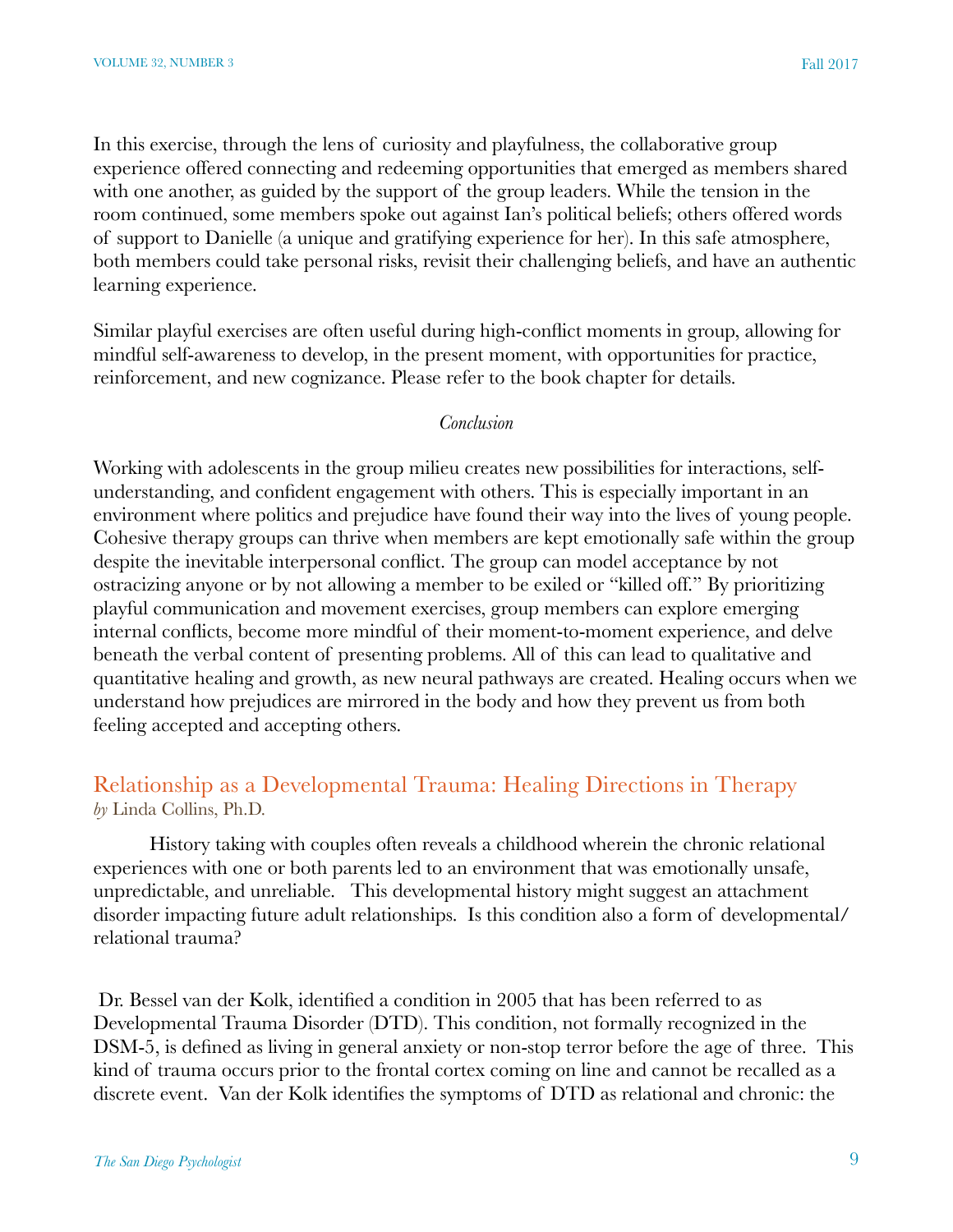inability to concentrate or regulate feelings, chronic anger, fear, and anxiety, self-loathing, aggression, and self-destructive behavior.

Van der Kolk (2005) identifies insecure attachment and attachment disorder as the cause of developmental trauma. Diagnosing DTD can only be made on the basis of the symptoms, since the defining experience of trauma occurs before it can be recalled. These symptoms are often somatic and not linked to event memories.

Another diagnosis that has been adopted by the traumatic stress field is Complex Trauma Disorder (Aideuis, 2007). Complex trauma (also not recognized formally in the DSM-5) is used to address "the multi-faceted nature of trauma experienced by children when violence, neglect and fear form the fabric of their early existence" (Aideuis, 2007). Seven domains of symptoms make-up this diagnosis, including insecure attachment issues, sensory processing issues, emotional regulation issues, alterations in states of consciousness, problems with behavioral control, cognitive difficulties, and problems related to self-concept.

The case example below illustrates the clinical presentation of relational experiences after the age of three that are remembered as emotionally unsafe and frightening. Both partners in the couple described below have trauma histories that include difficulties with experiencing emotional safety and the reliability of getting their needs met in their caregiving relationships. One of the partners has a history of other trauma, including early sexual abuse and witnessing the death of two friends, one by suicide.

Michael and Sherry (names changed for confidentiality) have two children, aged 4 and 6 years. Their son, 4, just started in a transitional kindergarten program. He has been diagnosed with ADHD, is very active, and has a hard time following directions and sitting. Sherry describes, with increasing irritation, that she has been trying to set up a meeting with her son's school to deal with his special needs, and that they have not responded.

Sherry continues focusing on her concerns in this couples therapy session about her son, listing the ways in which the school staff "doesn't care about his needs" and their lack of response to her emails. Sherry's voice begins to shift from irritation and anger to reflect her fear and hurt. Tears form in her eyes. Michael, in an attempt to diffuse the increasing emotion, offers an explanation that the school has a lot on their plate and may simply be delayed in getting back to them. Sherry is triggered by Michael's suggestion and reads his tone as a judgment about her concerns and reacts defensively. Michael begins to feel triggered by Sherry's defensive response, which he perceives as an attack. His efforts to help, he feels, have been rejected and misunderstood.

Both partners appear to be caught in a relationship interaction that felt reminiscent of chronic relational misattunements and emotionally unsafe relationships during their childhoods. During the intake, Michael revealed that he was sexually abused at 4 years of age by his brother's friend. His father was described as quick-tempered, as was his mother. Michael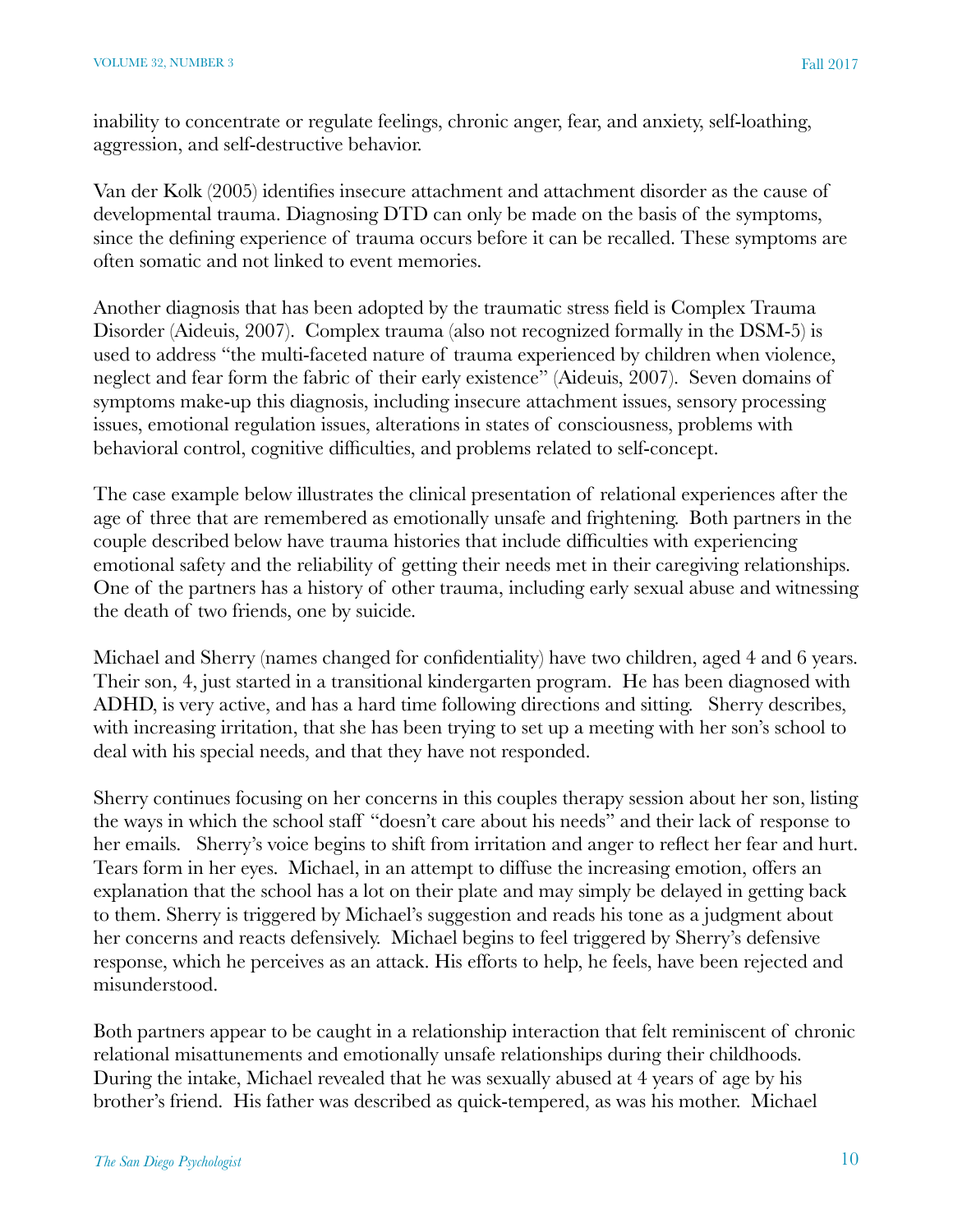began to get severe panic attacks at age 23 and has also been diagnosed with Attention Deficit Disorder. He has also struggled with depression most of his life.

Sherry describes growing up with a mother who was preoccupied with her own work life. Sherry felt perpetually blamed for not doing things the right way. She began using drugs in her adolescence, but has currently been sober for 16 years. She has struggled with depression, and in 2015 was diagnosed with rheumatoid arthritis and fibromyalgia.

 The ways that the couple described above get "stuck" can be understood more clearly through the lens of the complex relational trauma that both partners experienced. Susan Johnson (2002) in her book, "Emotionally focused Couple Therapy with Trauma Survivors" points out the importance of beginning to work with couples as described above, by using past events and experiences to "validate the self protective stances partners are taking in the present relationship." Janina Fisher (2017) approaches the beginning of treatment by explaining the neurobiology of trauma and helping the couple to see their trauma as the villain rather than one another. Framing past trauma as their adversary has proven to be very helpful for Sherry and Michael; they could unite around this understanding rather than personalize the trauma-informed reactions.

Sue Johnson (2002) also suggests that therapy with trauma survivors may include the following stages of intervention. Stage 1 comprises stabilization where safety is established, and the couple understands how the effects of trauma and lack of security shape their responses to one another. Stage 2 is focused on restructuring the bond between partners, and Stage 3 is focused on a process of integration.

The case example above demonstrates how trauma history of one or both partners shapes and contributes to their relational problems. The emerging diagnoses of Developmental Trauma Disorder and Complex Trauma Disorder offer the clinician a way of understanding early trauma that does not fit into the more event-oriented trauma of the Post-traumatic Stress Disorder (PTSD) diagnosis.

 Intervention models such as Johnson (2002) and Fisher (2017) reflect the need to alter the couple treatment approach based on an understanding of the trauma histories of one or both partners. Validating the defensive responses of both partners shaped by their trauma histories models compassion and understanding for both partners. Integrating a psycho-educational approach to understanding trauma and the dysregulation of the nervous system in response to trauma can help each partner to depersonalize some of the automatic and reactive responses received from their partners.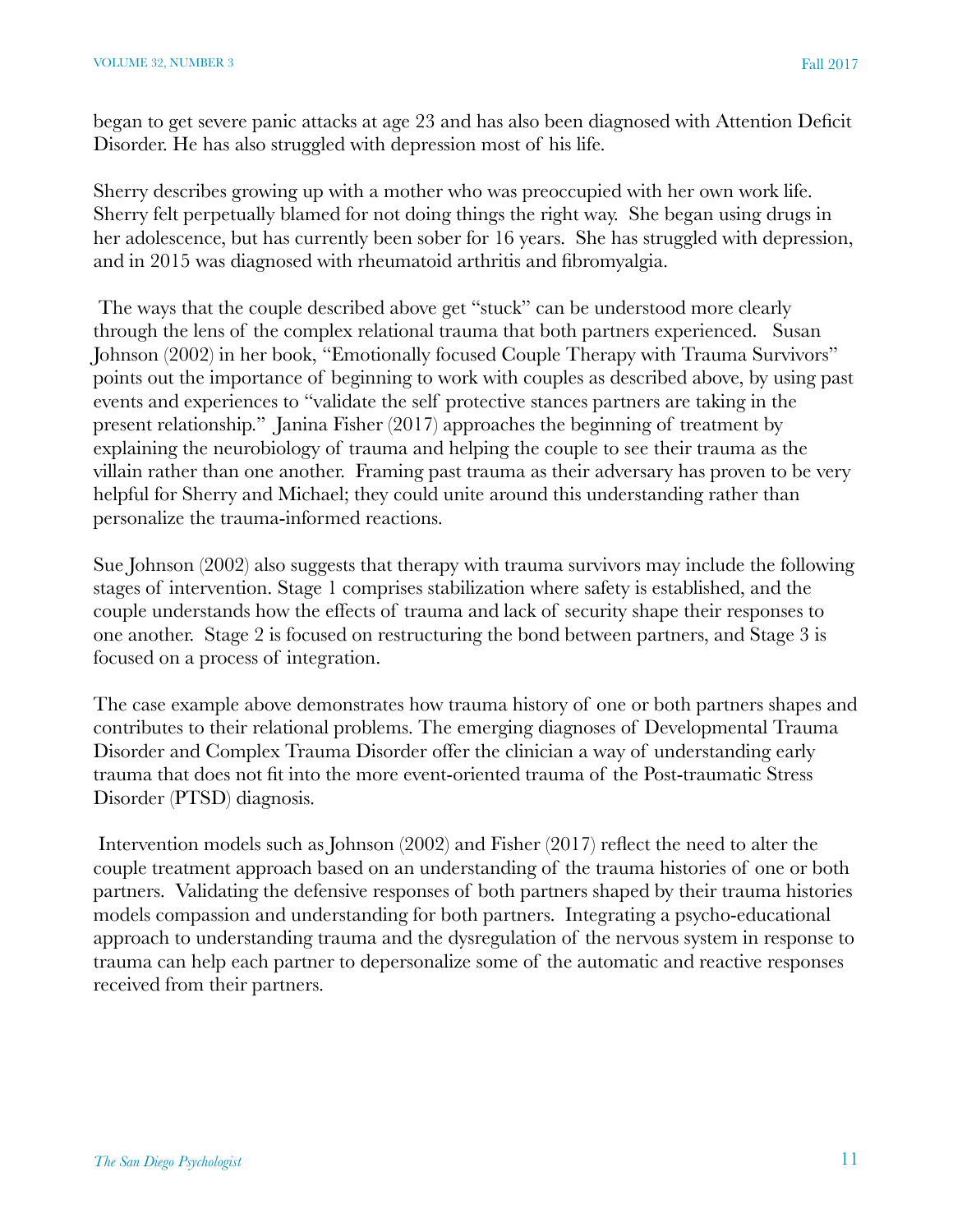# Mindfulness Yoga for Trauma: A New Approach to Trauma Treatment *by* Dianne Sterling, Psy.D.

The concept of traumatic stress and PTSD is a relatively new one. Initially called "gross stress reaction" in the DSM after the Second World War to describe symptoms in veterans, it expanded to include other forms of trauma and labeled PTSD in the 1980 DSM-III. In the 1980s and 90s, PTSD symptoms were linked with the survival response of the nervous system, supporting the physiological underpinnings of the PTSD response.

Since then, prolonged exposure therapy and cognitive processing therapy (CPT) have been researched and heavily utilized for trauma treatment. Other approaches also emerged, such as EMDR. SSRIs and other antidepressants have been commonly prescribed as well. In the past 20 years, the understanding of trauma has expanded to include complex trauma, which involves chronic interpersonal trauma exposure, particularly during early development. Judy Herman, M.D. and Bessel van der Kolk, M.D. have been pioneers in expanding the understanding of traumatic stress to include trauma caused interpersonally.

Functional Magnetic Resonance Imaging (fMRI) research has greatly contributed to the understanding of the neurobiology of trauma, and the particular neurophysiological responses including the fight/flight/freeze reaction, sympathetic nervous system and neuroendocrine activation. fMRI studies of the phenomenon of triggering show that most activation occurs in the older and primitive structures of the mammalian and reptile brain.

Recent developments in trauma treatment include strategies that expand beyond verbally based psychotherapy to approaches that integrate the body into the therapy. Enhanced mind/ body approaches to trauma treatment such as Sensorimotor psychotherapy and Somatic Experiencing address implicit memory that evokes trauma-related hypo or hyper-arousal. Van der Kolk and colleagues have investigated other bodily-based and holistic ways to heal trauma, including meditation, yoga, and neurofeedback, among others. This research demonstrates that trauma resides in the body and underscores the need for comprehensive treatment that includes the physiological symptoms of trauma. In his recent book "The Body Keeps the Score," van der Kolk explains how symptoms of trauma are adaptive and survival-based, and tend to get wired in the nervous system and "encoded in the viscera." Traumatic residue in the body may result in symptoms that are often physical in nature, such as triggering, startling, chronic nervous system over-arousal, and anxiety. Research suggests that the threat system in the brain becomes altered with intense or repeated trauma, including a persistent reactive autonomic nervous system and sensitized endocrine system. Trauma survivors also frequently employ numbing and dissociation, leaving them feeling unsafe and disconnected from their bodies.

"The body keeps the score. If the memory of trauma is encoded in the viscera, in heartbreaking and gut-wrenching emotions, in autoimmune disorders and skeletal/ neuromuscular problems, and if mind/brain/viscera communication is the royal road to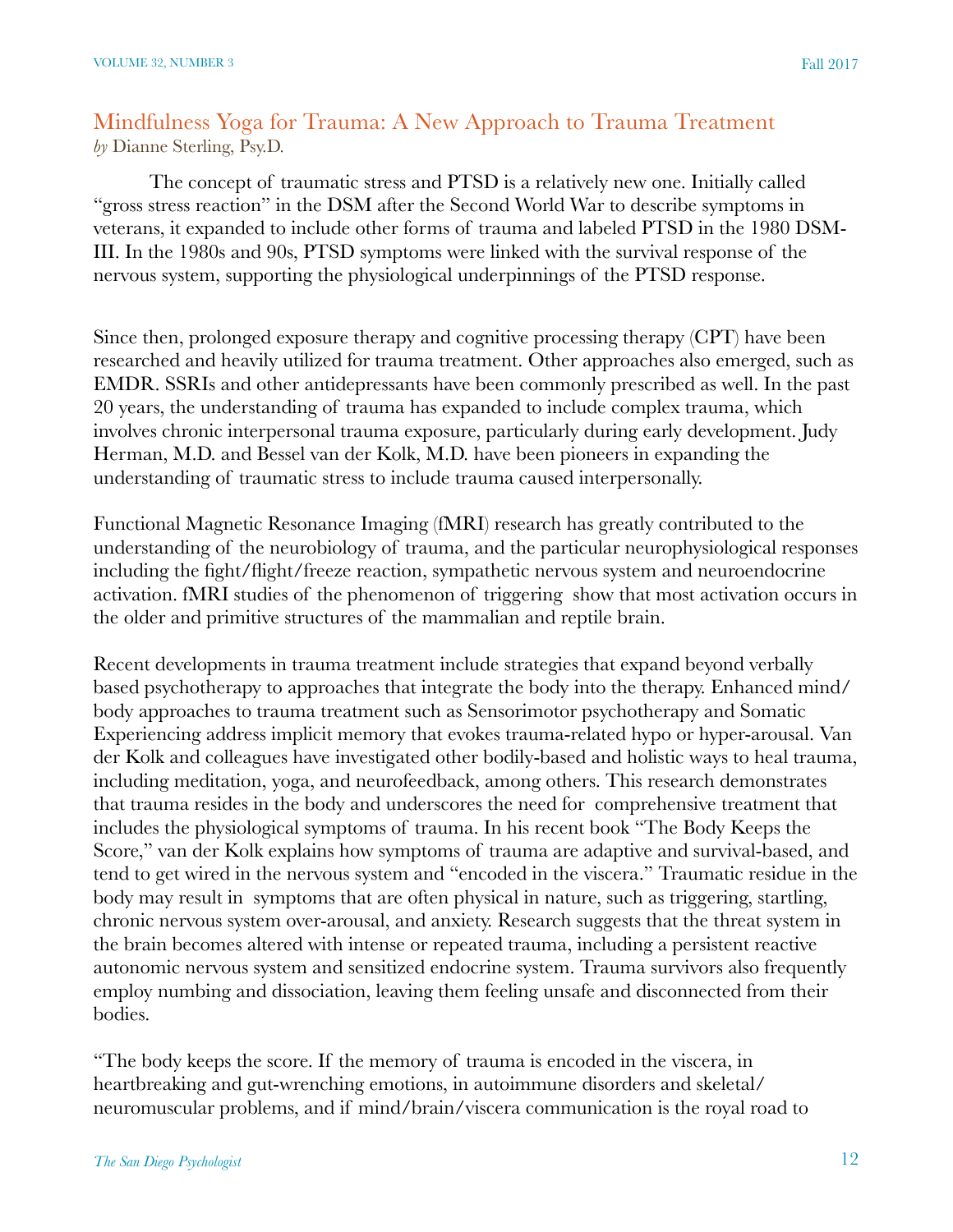emotion regulation, this demands a radical shift in our therapeutic assumptions." (van der Kolk, The Body Keeps the Score, p. 86)

In psychotherapy practice, we frequently encounter patients with trauma. As psychologists, we have many tools to address emotional pain and traumatic memory, but often do not target the somatic symptoms of trauma directly where they live in the body. As someone who has studied and treated trauma for 30 years and followed the work of Drs. van der Kolk, Herman, and others, I have been intrigued the mind/body approach to treatment. However, despite having been a long-term meditator, mindfulness teacher, and yoga practitioner, I found it challenging to implement these approaches in my traditional psychotherapy practice. I have utilized mindfulness tools and tracking the sensations in the body as a source of information to differentiate thoughts, feelings, and body experiences, as well as explaining ways to invoke the relaxation response. Yet, I remained convinced that there was a wider range of somatic interventions that could further help my trauma patients.

Over the years, I have referred patients to MBSR classes (Mindfulness Based Stress Reduction), local meditation classes, and yoga classes. Unfortunately, my trauma patients did not always benefit from them; some reported that breath meditation created anxiety with the focus on the bodily experience of breathing. Others found that certain yoga poses as well as certain actions of the yoga teachers created discomfort, nervous system reactivity, and sometimes brought on an overwhelming sense of vulnerability.

In his work at the Trauma Center in Boston, Dr. van der Kolk had similar experiences when he began researching yoga as a therapeutic modality. In fact, he had a 50% drop out rate in his initial yoga research because of the discomfort it aroused in trauma survivors. This led to the development of Trauma-sensitive yoga with David Emerson, a yoga teacher, so survivors could benefit from the therapeutic aspects of yoga practice without the "side effects" of a traditionally led yoga class. Patients at the Trauma Center were referred to yoga classes on site in addition to their therapy visits.

The principles of Trauma-Sensitive Yoga include not using certain poses that evoke a sense of vulnerability, no adjustments by the teacher, never walking behind students in class, no "commands" or instructions to push endurance, and avoiding certain props. The goal was to create a safe environment that fostered choice and control while allowing survivors to safely connect to their bodies, breathing with movement and quieting the overactive nervous system. David Emerson has documented this refined approach in several publications, and also offers online and in-person training.

Armed with my knowledge of the mind/body research on trauma and available somatic interventions, I developed a carefully choreographed six-week course (currently named Mindfulness Yoga for Trauma) that could be adjunctive to psychotherapy. This course combines didactic information about the science behind the neurobiology of trauma and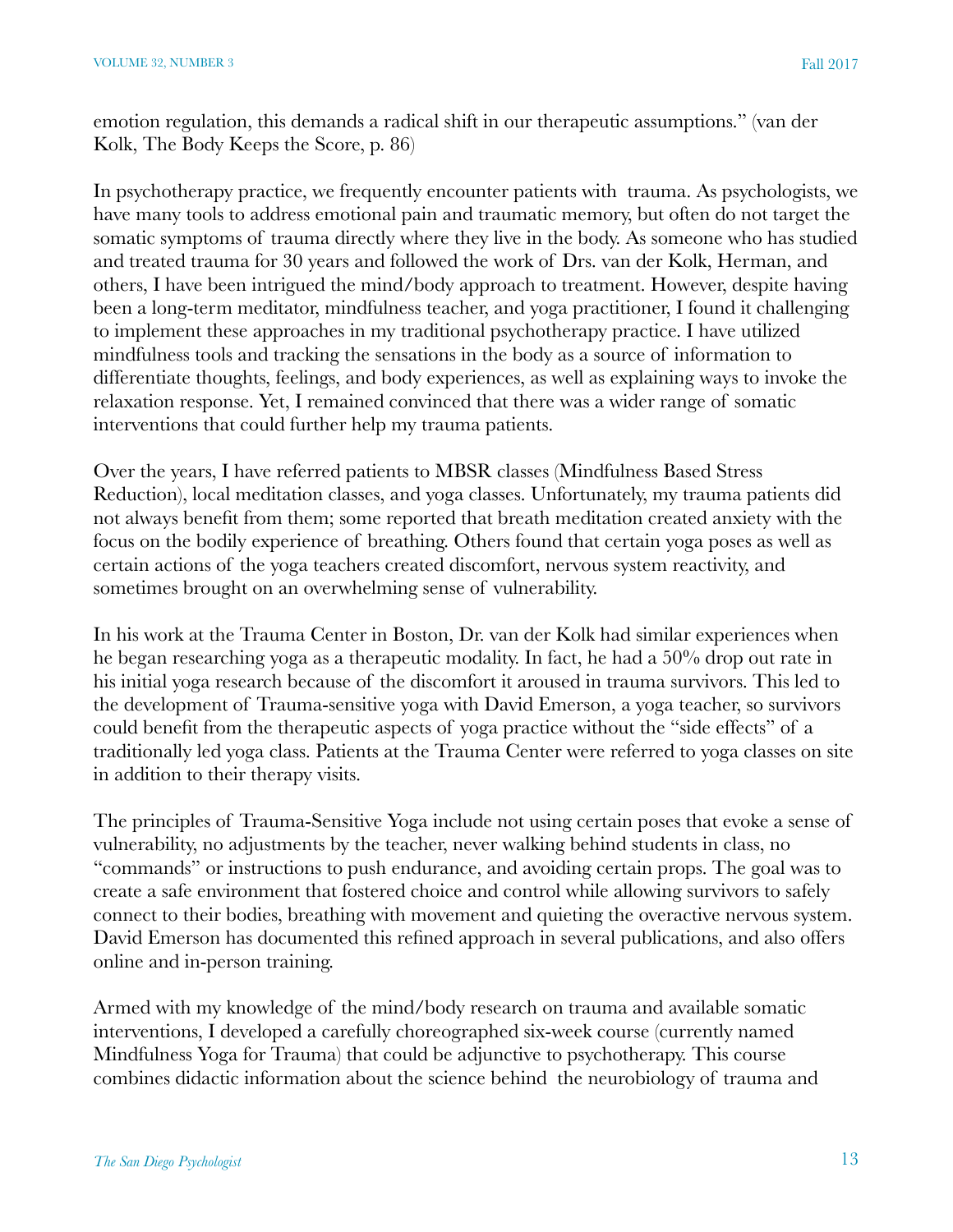related topics, with teaching mindfulness and somatic practices, such as Trauma-Sensitive Yoga.

Science and research can drive acceptance and understanding, creating more motivation to use and try mindfulness and yoga practices. Learning and understanding the mechanisms of trauma and what can be done to alleviate symptoms empowers the participant to take charge of their own healing at their own pace. It also has the possibility to "de-shame," since gaining understanding that the symptoms of traumatic stress are not cognitive, but survival-oriented and originate in more primitive brain structures in our brain. In other words, you cannot "outthink" it; it is an automatic survival mechanism.

The Mindfulness Yoga for Trauma course emphasizes tools for calming, grounding and selfregulation, and no expectation of self-disclosure. It is made clear that it is not a therapy group, but a safe space to learn with the implicit knowledge that everyone present has a trauma history. This course has been taught three times over the course of the last year.

Each of the six weeks is focused on a different topic, and comprises an hour of presentation and an hour of mindfulness training and trauma-sensitive yoga practice. Some topics are didactic only, such as the neurobiology of trauma, polyvagal theory, and how trauma resides in the body. Other topics covered are commonly employed strategies in trauma treatment, such as how to use grounding both cognitively and physically to anchor and establish safety, physical and emotional self-regulation, self-compassion, and post-traumatic growth and resilience. Each topic is followed by a mindfulness exercise or training. The exercises are geared toward observation of sensations without judgment and tracking sensation and emotion to interrupt automatic reactions. This cultivates self-awareness and makes space for self-observation, noticing and befriending what is experienced to reduce the stress response. For those who have disconnected or dissociated, it allows safe reconnection. For those who are physically reactive with triggering and hyper-arousal, it promotes pausing and noticing what is being experienced and eventually interrupting the stress response. Directing attention to the present moment has been proven to increase ability to gain perspective and regulate responses. Resources such as books and webcasts are provided in the handouts.

The second hour of each class is a guided yoga session of slow, gentle poses and breathing using the principles of trauma-sensitive yoga. Participants are encouraged to practice mindful awareness while practicing yoga, and to go at a pace that is right for them. They are also encouraged to use grounding if anything becomes triggering and uncomfortable.

At the end of the course, participants are are asked to complete a confidential feedback form. The following are some abbreviated comments that we have received over the last year:

- "I liked the lectures, it made understandable why the yoga and movement helped"
- "When I feel triggered I have been able to use the tools to overcome it, thank you!"
- "Grounding helped a lot"
- "I appreciated not being asked to share or talk about personal trauma"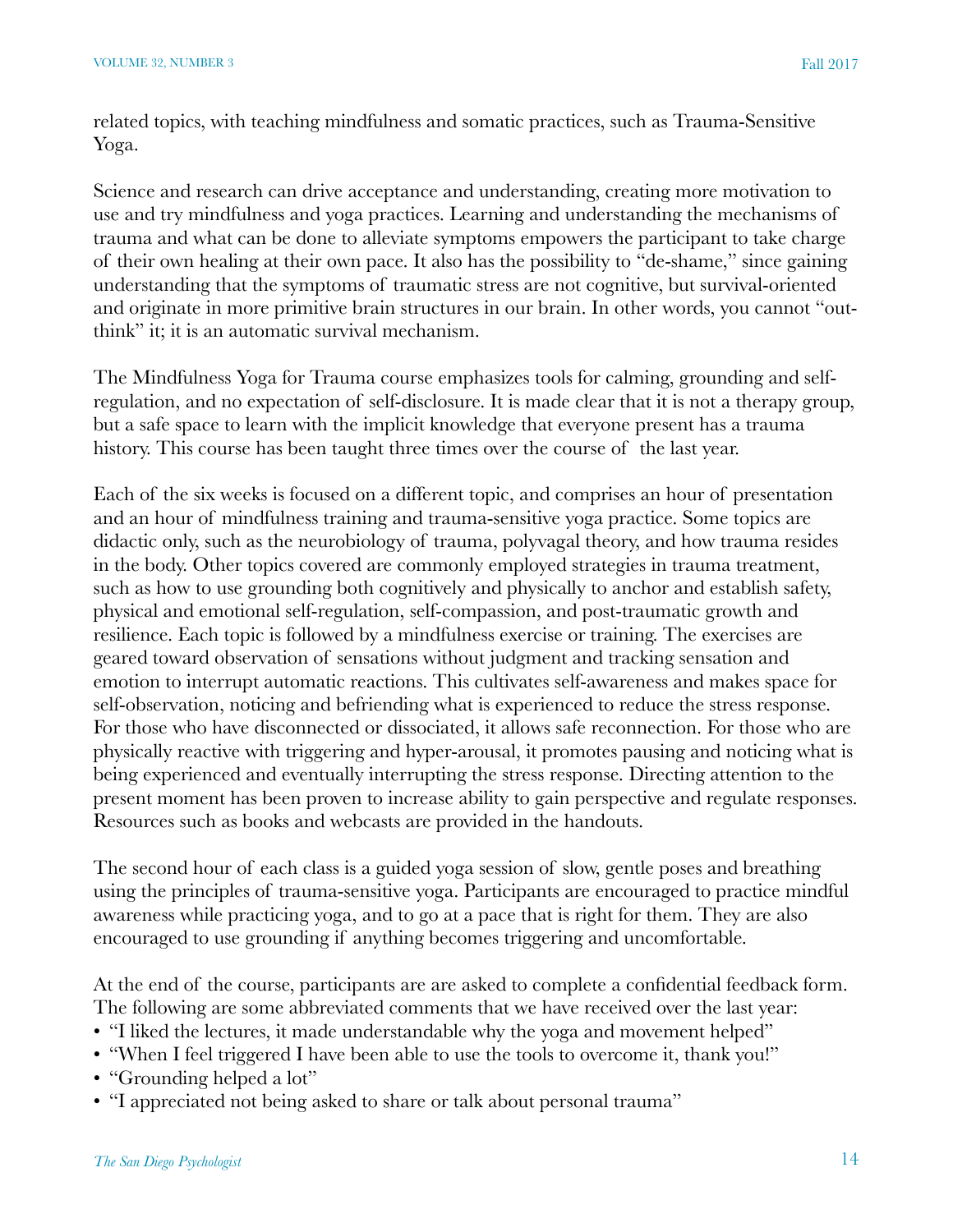- "I wanted to let you know that I made the connection of my response to a homeless person. In my sadness, I was able to pause and connect to a former experience in my life when I had to stay in a safe shelter for a month. I allowed my feelings to arise with self compassion, took a breath, grounded, and was able to feel peace and not shame. I've learned a lot"
- "I appreciated not being asked to share or talk about personal trauma" "Someday a bodycentered mindfulness treatment will be prescribed for most people who suffer serious trauma, like physical therapy after an injury. We will look back and wonder how it was possible to recover without addressing the pain that resides beyond the mind's reach"

The overall goal of Mindfulness for Trauma is to equip participants with tools and information, heightening perceptivity in the mind/body connection and how trauma impacts functioning. Participants learn to comfortably practice mindfulness and yoga exercises on their own without being triggered or having to look for appropriate yoga classes or courses like MBSR, or MSC (Mindful Self Compassion). This increases understanding, self-awareness and increased capacity to pause, observe and reduce reactivity as well as promotes self-compassion, becoming more present without fear and, of course, reducing symptoms.

# Managing PTSD Symptoms Through Food (or no Food): Trauma, PTSD, and Eating Disorders

*by* Julie Trim, Ph.D.

Individuals with an eating disorder (ED) who report a history of trauma, or indeed, meet full criteria for post-traumatic stress disorder (PTSD), pose several challenges to the practitioner wishing to deliver evidence-based treatment. ED practitioners may have expertise in eating disorders, but few have strong training or experience with PTSD and associated comorbidities. Working with this subgroup requires specialized training in PTSD assessment and treatment. Diagnosing PTSD can be difficult in ED individuals because ED symptoms can "mask" or suppress PTSD symptoms, and PTSD symptoms can overlap with other psychiatric disorders such as major depressive disorder.

When an ED patient has PTSD, there are certain areas of sensitivity or conflict that arise in ED treatment and present additional barriers to success. The experience of a traumatic event can cause significant shifts in survivors' views of the world, self, and others. Disruptions in one's sense of safety, trust, power/control, intimacy, and self-esteem have been shown to be particularly salient in trauma survivors. Anecdotally, it is often these areas that pose additional challenges to treatment for the patient and the clinician alike. For example:

• Safety: In order to preserve a sense of safety, a person who experienced trauma may tell themselves that the trauma occurred due their body size or weight, and that being at a higher or lower weight will keep them safe from future traumas. ("If I hadn't looked a certain way, I wouldn't have been raped."). In fact, these types of self-blaming beliefs maintain or perpetuate PTSD.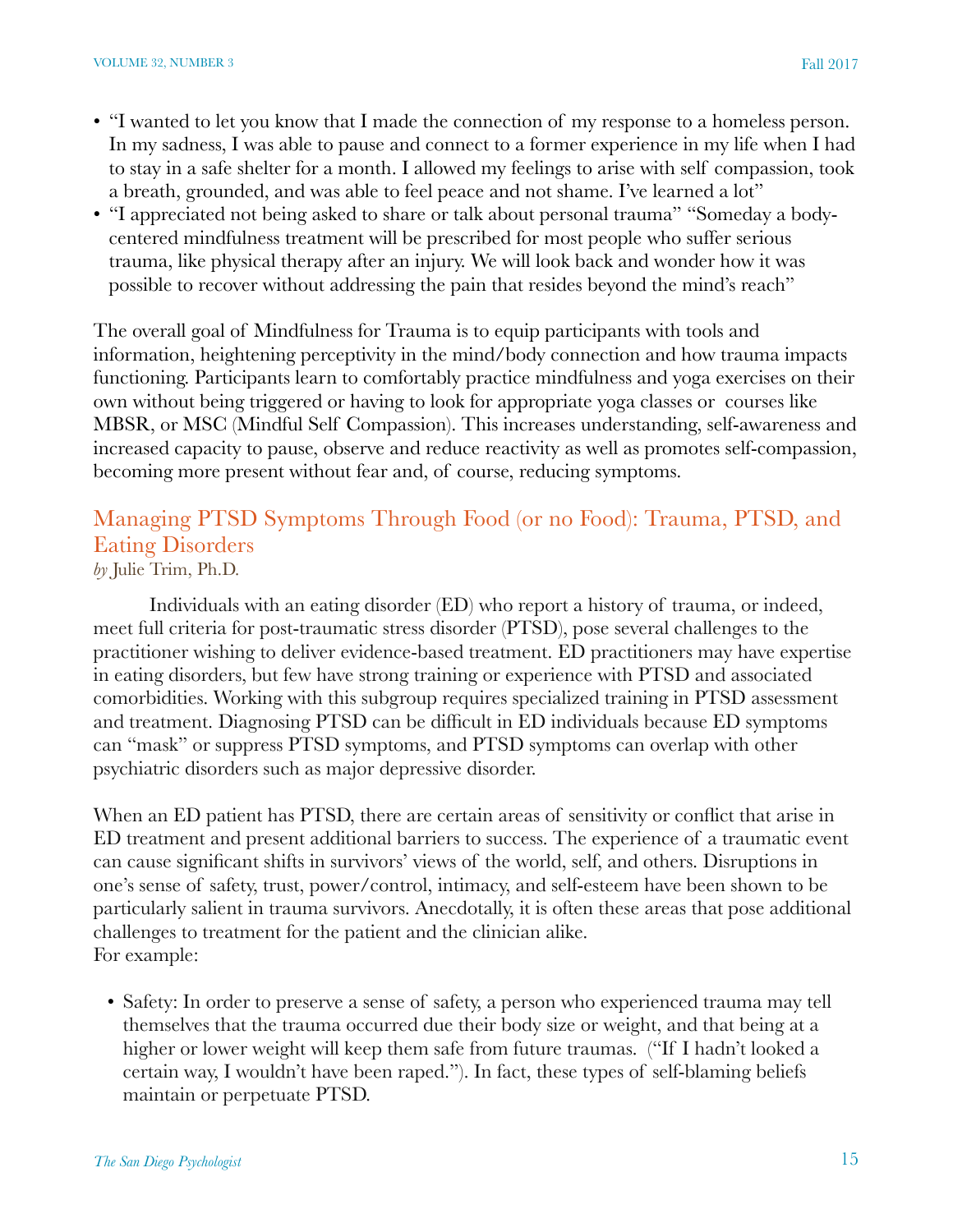- Trust: It is generally difficult for ED individuals to trust their treatment providers with regard to food, weight, and exercise recommendations. With an ED–PTSD patient, there are often additional barriers to trust given that interpersonal traumas (e.g., abuse or assault) often lead to a general distrust of others.
- Power/control: ED–PTSD patients often report feeling "in control" if they are able to make choices about their food and weight, and treatment typically involves letting go and allowing others (e.g., a dietitian) to influence these decisions. For ED–PTSD patients, this seems to trigger a strong pull to regain control and may lead these patients to "dig their heels in" and refuse to follow their team's recommendations. Power/control issues may also emerge in intensive ED treatment settings, which are highly structured and supervised. The rules of the treatment center may lead ED–PTSD patients to feel extremely safe (i.e., one of the only safe places they have) or could be perceived as an unnecessary restriction of their rights, power, and control.

All of these sensitivities (i.e., safety, trust, and power/control) make sense given the patient's history. However, they can lead to a "bumpy road" in treatment and, in some cases, may result in dropout or premature termination from treatment.

ED-PTSD individuals can present with a range of diagnoses and behaviors. With respect to ED behaviors, binging and purging are typically more prominent than food restriction in this subpopulation. Researchers have speculated that overeating or binging becomes a self-soothing strategy for a traumatized individual, as these behaviors decrease emotional arousal and "numb" or suppress unpleasant feelings and memories. Purging serves a similar function, and can occur as a way to counteract an episode of binge eating. Outside of their ED diagnosis, ED patients with PTSD individuals tend to have significantly more comorbidities than those without PTSD; these include substance use disorders, mood disorders, impulse control disorders, and borderline personality disorder (BPD).

Formulating a treatment plan for a patient with an ED and PTSD is not easy, to say the least. ED practitioners are faced with complex questions: When to start PTSD treatment? What type of PTSD treatment to use? When to pause or stop PTSD treatment (if a problem arises)? Although research on the types of trauma experienced by individuals with EDs, comorbidity rates, and so forth is abundant, clear guidelines for treating ED-PTSD patients are lacking. ED clinicians are generally aware that trauma-related symptoms often represent a major obstacle to ED recovery, and yet clinicians are often fearful that starting PTSD treatment will trigger increased ED behaviors as well as other worrisome behaviors like self-harm, substance abuse, and suicidality. In a recent study by Kathryn Trottier, Ph.D. and colleagues, ED clinicians cited several barriers to providing PTSD treatment to their patients, including: (1) uncertainty about how to integrate trauma work with ED treatment, (2) lack of training in trauma-focused treatment, (3) institutional financial constraints, (4) not an institutional priority, (5) belief that trauma-focused treatment is a "long-term" endeavor, (6) preference for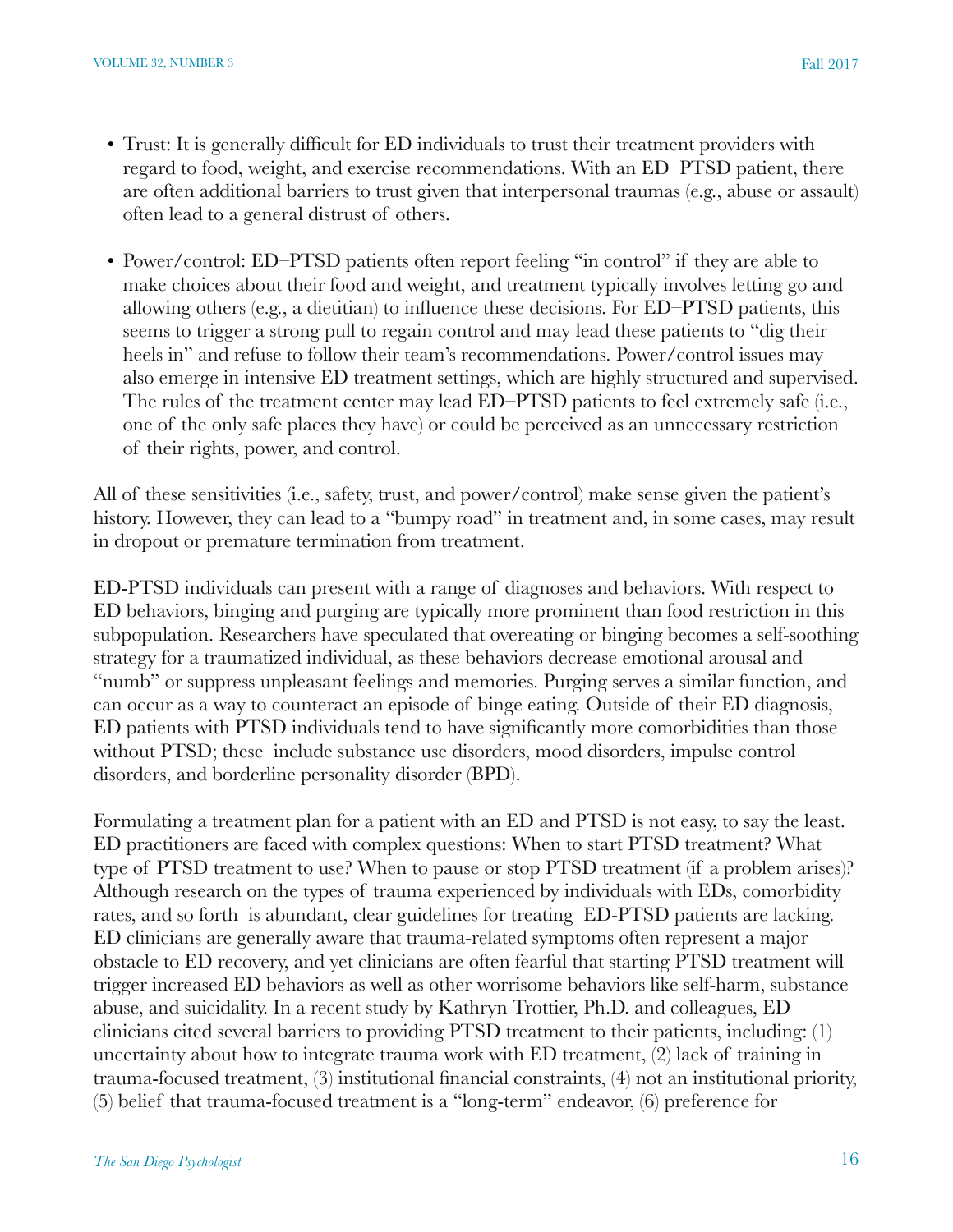individualized treatment, (7) perceived readiness of the patient for trauma-focused work, and (8) concerns about psychiatric decompensation. Approximately half of participating clinicians anticipated at least four of these barriers, and 12% anticipated all eight.

Decisions about the treatment plan are fairly arbitrary given the limited research in this area. Possibly the least arbitrary—although still complex—is determining when the patient is ready for PTSD treatment. In some cases, other problems should be addressed prior to starting PTSD treatment (e.g., danger to self/others, safety concerns, and psychological conditions that interfere with the patient's ability to receive or benefit from PTSD treatment), but PTSD treatment can be started as soon as these issues are resolved (Resick et al., 2014). Tim Brewerton, M.D., a prolific researcher in this area, argued that PTSD treatment should not begin until (1) the patient indicates a readiness to begin trauma work, (2) the patient is adequately nourished and able to process information emotionally and cognitively, (3) the patient's eating disorder symptoms are relatively under control, and (4) the patient has demonstrated an adequate level of distress tolerance.

Due to its clear structure in addressing multiple behaviors and treatment targets, Dialectical Behavior Therapy (DBT; Linehan, 1993) lends itself well to treatment with these patients. The DBT hierarchy monitors patient safety, minimizes behaviors that undermine or interfere with therapy, and provides a framework or "road map" for treatment. Melanie Harned, Ph.D., has developed a protocol for integrating Prolonged Exposure (PE; one of the four evidence-based treatments for PTSD) with DBT. The DBT PE protocol may not only enhance treatment effectiveness but also allow ED practitioners to feel less trepidatious delivering PTSD treatment to their patients. Furthermore, because many PTSD patients would like to be free of PTSD symptoms, making PTSD treatment contingent on elimination of higher treatment targets (i.e., life-threatening behavior and therapy-interfering behavior) can be a highly effective strategy for both reducing the severity of PTSD and meeting higher treatment targets.

To our knowledge, the Eating Disorders Center at UC San Diego is the only program in the country that provides evidence-based PTSD treatment for ED patients in a partial hospitalization program (PHP) or intensive outpatient program (IOP). In our Adult Program, patients can choose between Prolonged Exposure (PE) and another evidence-based PTSD treatment, Cognitive Processing Therapy (CPT). Post-treatment follow-up of patients who have participated in UC San Diego's ED+PTSD program have shown positive outcomes.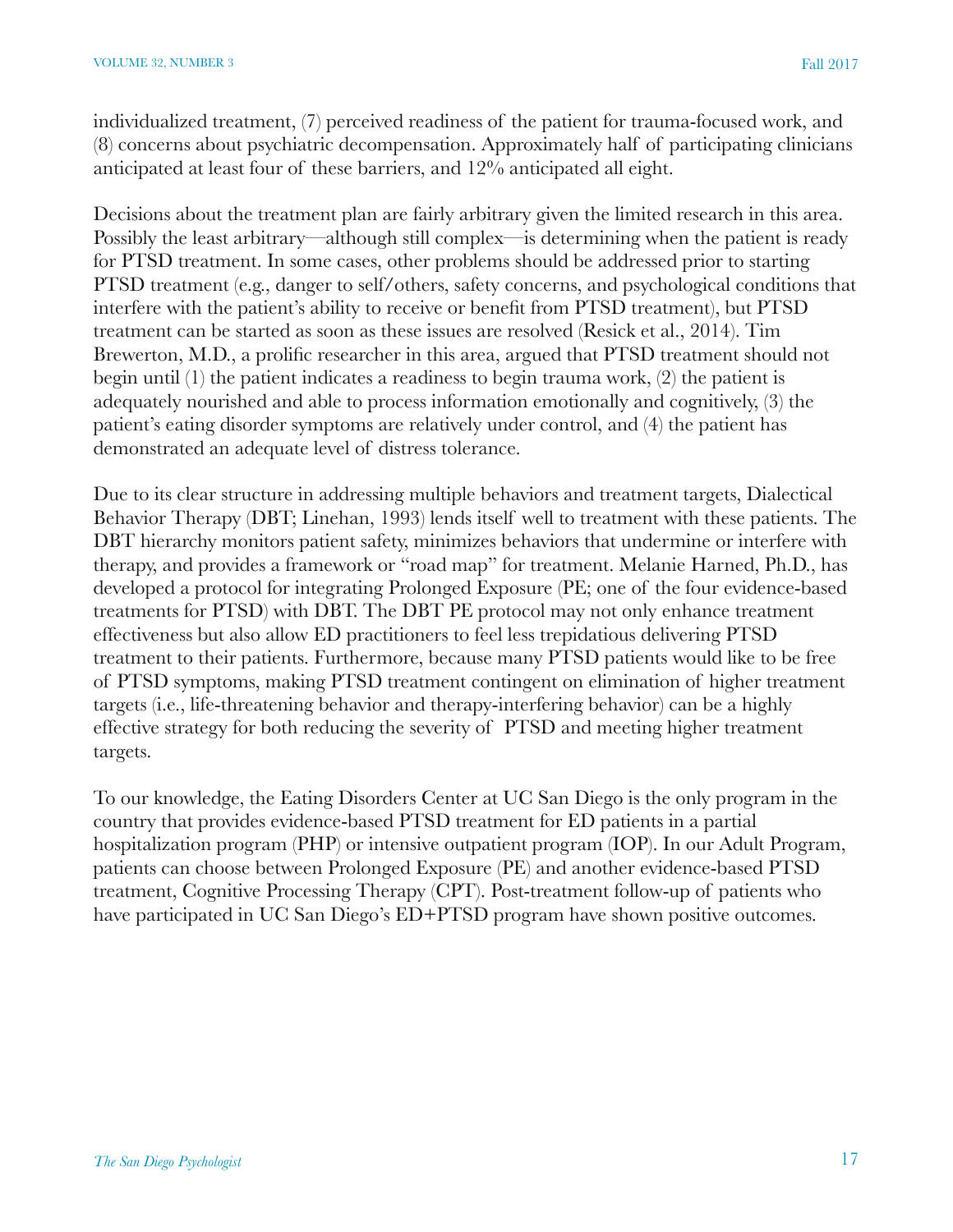# "No soy DACA, ni soy de allá" I am not from Here nor There *by* Mariela Shibley, Psy.D.

*The tile is a play of words based on a song written by the late Argentinian composer, Facundo Cabral, "No soy de aquí, ni soy de allá."* 

When I was 13 years old, my parents decided to leave my country of birth, Argentina, and drag me along with them to the United States. With the passing of time, I learned English and slowly adapted to the American culture, but I always held on to my Argentine roots. Not being able to adjust my immigration status for years, I lived in the shadows – paying thousands of dollars in non-resident tuition so I could attend community college and altering my social security card so that I could get a job. Most of my friends did not know that I was undocumented because of the shame and fear I felt. When I was finally able to return to Argentina years later, I was treated like a visitor. It was then when the title of one of Facundo Cabral's songs began to play over in my head: "No soy de acá, ni soy de allá," which translates to "I am not from here, nor there." This dichotomy has been the core of my experience as an immigrant, and how many immigrants feel as well.

The United States has become home for many individuals who were brought to the country as young children with their families. Many were brought when they were infants and have never gone back to their native country, making the United States the only country they have ever known and the place they call home. These children grow up speaking English as their first – and sometimes only – language, and since they are undocumented and thus unable to travel internationally, they have never left the United States. Many of these children do not find out about their immigration status until they graduate high school, when they attempt to obtain a driver's license or to enroll in college. Imagine the shock, the confusion, and the frustration these young people feel. They did not choose to come to this country and be uprooted from their native land. And they certainly did not decide to be subjected to all the obstacles they face as a result of being undocumented. Suddenly, these young people realize that they and their families are different from other American families. Due to the negative stigma associated with being undocumented, these young kids tend to keep their undocumented status a secret from their peers. They suffer in silence, feeling alienated from their American friends and sometimes distanced or resentful toward their parents, who brought them here in the first place.

Efforts to fix this problem date back to August of 2001, when congress failed to pass a bipartisan act called the DREAM Act (Development, Relief, and Education for Alien Minors), a bill that would provide conditional permanent residency to certain young immigrants who meet specific requirements. In June of 2012, President Barack Obama signed an executive order to curb the deportation of certain young undocumented immigrants. This policy, known as the Deferred Action for Childhood Arrivals (DACA), allows certain undocumented immigrants who entered the United States as minors to obtain a renewable work permit and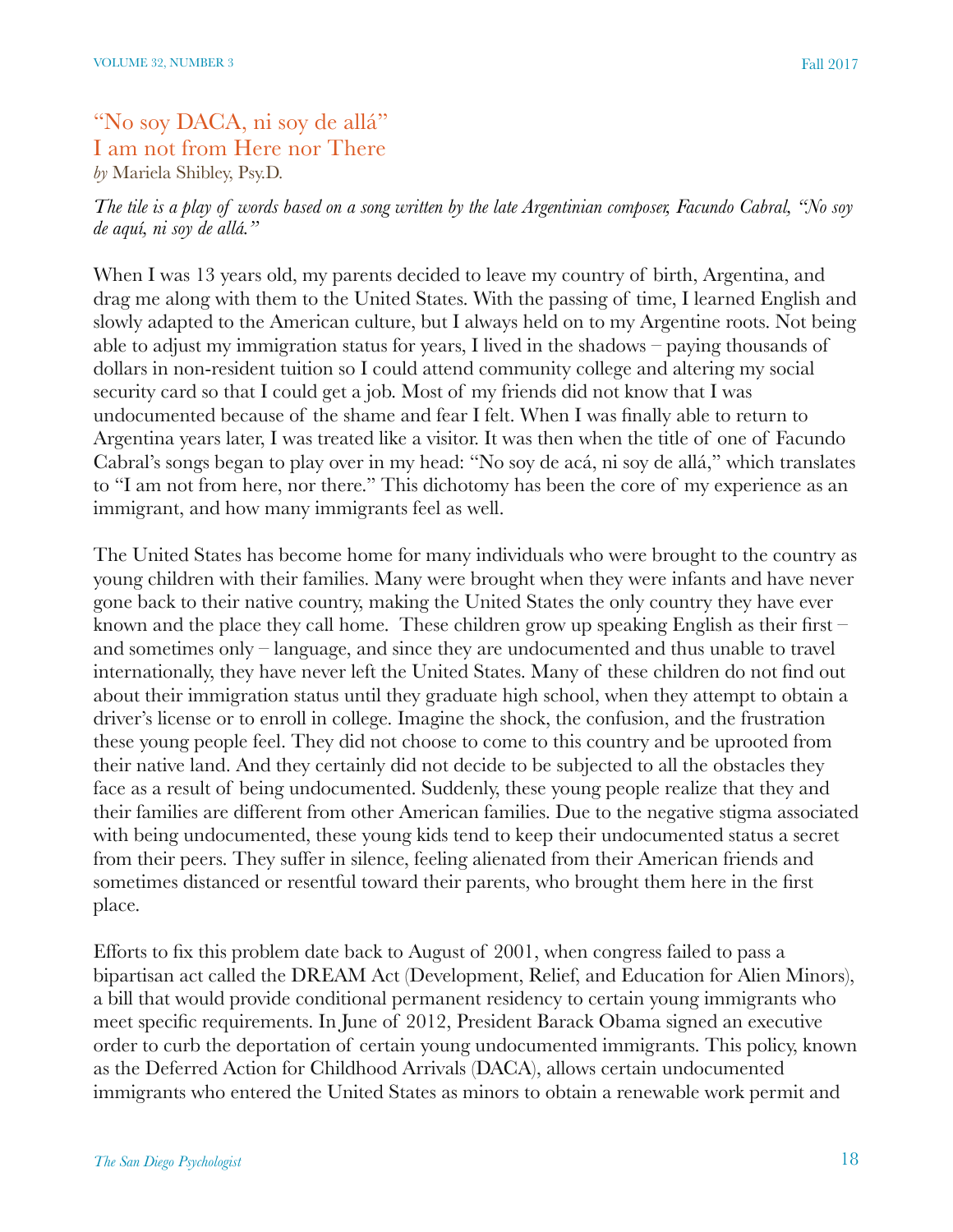may prevent their deportation. They are able to apply for a driver's license, join the military, and in some U.S. states they can attend universities and qualify for in-state tuition. DACA was a compromise for the DREAM Act. Although it is not in and of itself a path to citizenship, it allows these undocumented individuals to build a future for themselves and to contribute to society. Almost 800,000 Dreamers between the ages of 16 and 36 are currently able to attend college and graduate school, to work, and to pay taxes because of this program. They do not have to live in fear of being deported for not having legal immigration status. Their U.S. citizen relatives do not have to fear being separated from those they love most and their families being torn apart.

This past September 5, the new administration announced that it will rescind the DACA program. For those currently in the program, their permits to work and attend college will begin expiring in March of 2018 – unless Congress passes legislation allowing a new channel for temporary or permanent legal immigration status. Trapped in a broken immigration system, intelligent and hard-working youth must confront an uncertain future because of the barriers to continuing their education, working, or joining the military. These 800,000 young people, who once felt a sense of hope and who have been contributing to this country's growth, are now faced with having to go back to the shadows. They fear being deported from the country they call home – the only country they know – to a foreign land. As President Obama (2017) said in a beautiful Facebook post: "These Dreamers are Americans in their hearts, in their minds, in every single way but one: on paper."

Immigrating to a new country entails numerous losses: the loss of one's familiar surroundings, their loved ones, possibly language, and even culinary customs, amongst others. The extent to which a person is able to accept such losses determines one's ability to adapt to the new host culture (Volcan, 1993). For example, a person who was forced to leave their familiar surroundings and who does not want to rescind their customs and way of life will have a much harder time adapting to the new environment and culture, especially if it is very different from what they are accustomed to. This is also mitigated by age (older individuals tend to struggle more than young children) and whether the relocation will open doors to a more prosperous future.

Individuals whose departure is involuntary are more prone to experience culture shock  $-a$ general feeling of disorientation due to a sudden introduction to an unfamiliar culture, environment, and way of life (Garza-Guerrero, 1974). This unleashes a stressful, anxiety-laden process whereby one struggles to adapt to the changes while grieving the losses inherent in the transition. The combination of mourning such profound personal losses and a forceful introduction to a new environment challenges the stability of a person's psyche (Akhtar, 1995).

One can only imagine the negative effects that being removed from the United States, the only country many of these young Dreamers know, will have on them. It's true, these people who were brought to this country are not from here, but they are also not from there. Regardless of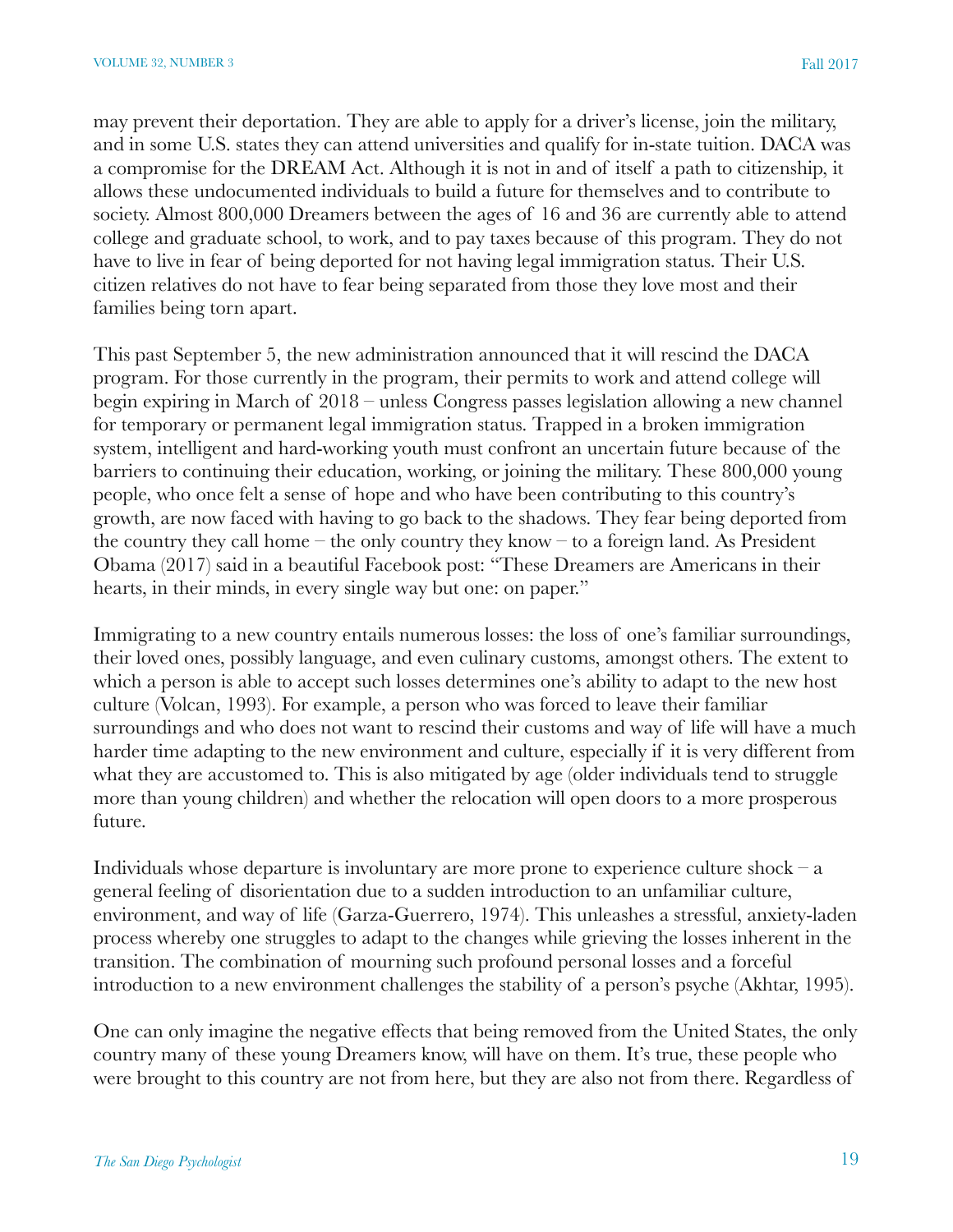what Congress decides to do about these 800,000 Dreamers, damage has been done by highlighting the fact that they do not belong. And believe me, it hurts.

Note: \* Dreamers are those who would qualify for benefits under the DREAM Act, even though such act has not been made into law. They are immigrants who were brought to the United States as children (prior to age 16), who have been residing in this country continuously since 2007, and who were younger than 31 years of age by June of 2012.

# Sidney Zisook, M.D.: An Innovator in the Treatment of Grief and Suicide Prevention

interview *by* Erika Kao, Ph.D.

I had the pleasure of interviewing Sidney Zisook, MD at his office at University of California, San Diego (UCSD). Filled with natural light and cozily decorated, his office is an inspiring environment for research on therapeutic mental health interventions.

Dr. Zisook is an accomplished researcher and Professor of Psychiatry at UCSD, and a kind, interesting, and warm person. His interest in Grief and its manifestations have roots in both his personal and professional life; he first began thinking about Grief as a teenager, when he encountered it first-hand after losing a close friend. His professional interest in Grief began when his mentors at Massachusetts General Hospital, where he was a resident, and at Harvard Medical School, where he was a fellow were studying Grief as a model for resilience or psychopathology. Today, Dr. Zisook is considered to be a leading authority in the field of Grief research.

## What is "Complicated Grief" (also known as prolonged grief, or, in the DSM-5 **as "persistent complex bereavement disorder") and how does it matter to you as a clinician?**

"There is no formula for how to grieve or a definition for 'normal' or ordinary grief. Everyone grieves in their own way: Grief may be different for different losses, and shifts over time. Yet, there are some commonalities, including intense emotionality (e.g., pangs of yearning, longing, sorrow, anxiety, guilt, anger and shame Interspersed with positive emotions), cognitions (e.g., a sense of disbelief, frequent insistent thoughts and memories of the person who died, difficulty concentrating on other things) and behaviors (e.g., proximity seeking and/or avoiding reminders of the loss). Many of these features overlap with symptoms of depression and, especially after a very violent, sudden, unanticipated or traumatic loss, such as after suicide, accidents or homicide, features that overlap with posttraumatic stress are common. Nevertheless, for most bereaved individuals, intense emotionality subsides, thoughts and memories recede into the background, the sense of disbelief lessens, and wellbeing is restored. Although the loss will never be erased, healing occurs over time and the individual is able to get on with this or her life. However, sometimes this progression gets derailed and intense grief persists, often accompanied by strong negative feelings such as unrelenting guilt, blame, and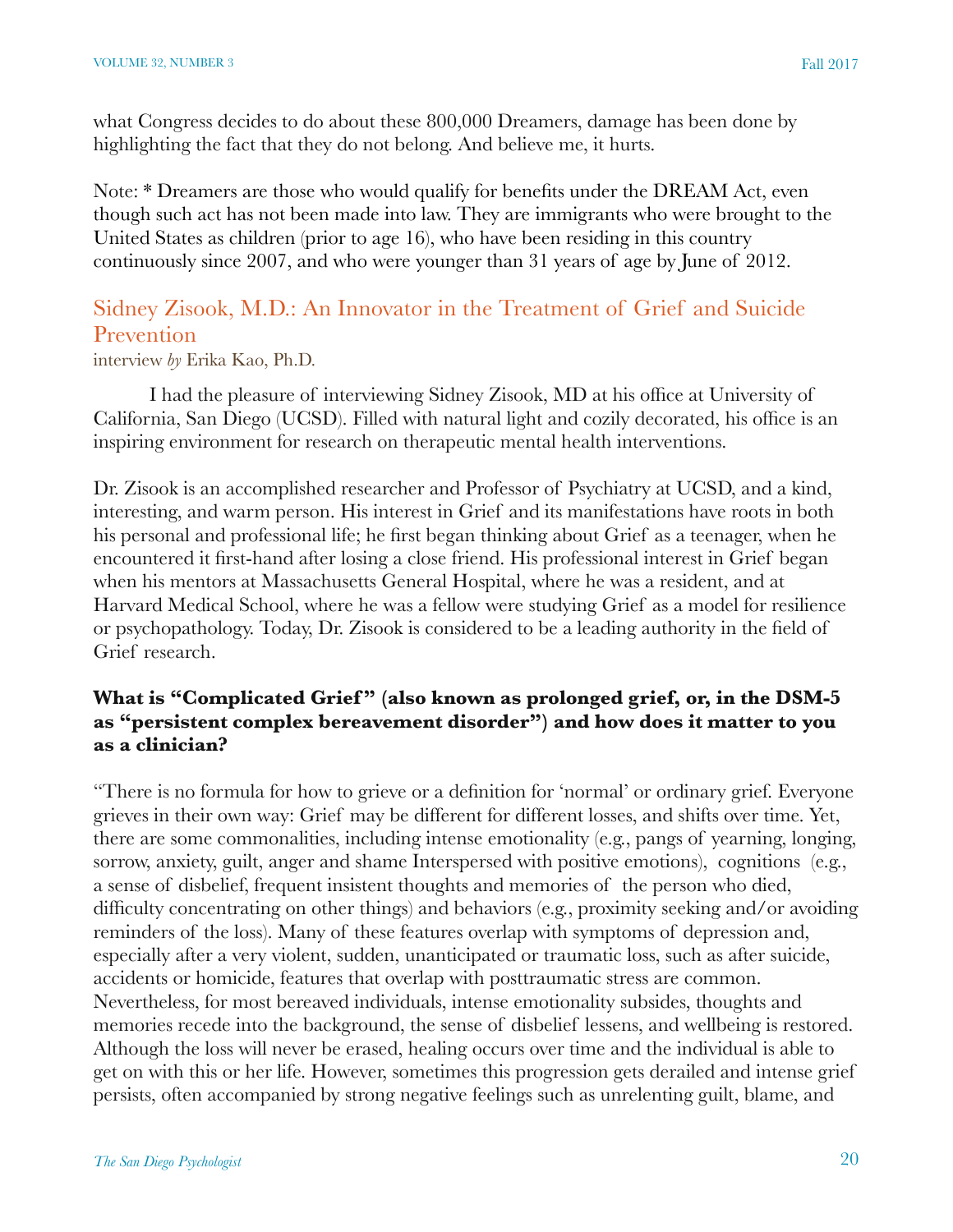loneliness, avoidance of, or preoccupation with, reminders of the deceased, feeling disconnected to the past, present and future, and a sense of meaningless and despair. This condition, the failure to adapt to the loss, is what we call 'Complicated Grief.'

Those suffering from Complicated Grief may have self destructive tendencies; they appear unable to move forward, and are at higher risk for suicide. In the DSM-5 complicated grief is identified as Persistent Complex Bereavement Disorder (PCMD), a condition for further study. It appears in the section of Trauma-and Stressor-Related Disorders. Complicated Grief (or PCBD) differs from Posttraumatic Stress Disorder (PTSD) in that the trigger is loss rather than threat. Correspondingly, primary emotions are yearning and sadness rather than anxiety and fear. Intrusive thoughts and images are focused on the person rather than the event, and these thoughts and memories are not frightening. At times, they may even be pleasurable.

In the absence of treatment, Complicated Grief may persist indefinitely and is associated with substantial ongoing emotional pain and psychological and medical morbidity. The good news is that there are several emerging, evidence-based therapies for Complicated Grief. The form of therapy with the most evidence, simply called Complicated Grief Psychotherapy (CGT) has now been found effective in three large, randomized trials. CGT is a form of cognitive behavioral therapy that also draws upon exposure therapies, interpersonal therapy, motivational interviewing and gestalt therapy. Each of the 16 manualized sessions focuses on both loss and restoration."

 $\overline{\phantom{a}}$ 

 A recently completed NIMH-funded randomized controlled study of CGT lead by Dr. M. Katherine Shear (Columbia University) with Drs. Charles Reynolds (University of Pittsburg), Naomi Simon (Harvard), and Sidney Zisook (UCSD) also explored the role of antidepressant medications for symptoms of Complicated Grief. That study did not find medications particularly effective, either alone or in combination with CGT, but it did confirm the robust effectiveness of CGT. At the initiation of treatment, participants had been profoundly impaired, often for several years. Comorbid depression and PTSD were common and 43% of the bereaved participants expressed suicidal thoughts at the start of treatment. Despite the severity and chronicity of symptoms, an impressive 83% of the treatment group responded to CGT. There were corresponding improvements in function, depressive and anxious features, and suicidality. Indeed, none of the participants who received CGT were suicidal at the end of treatment. In addition, the subset of participants who had suffered from losses that were particularly violent and traumatic, such as after suicide, accidents and homicide, did equally well with CGT as those whose loved ones died from nonviolent, natural causes of death. Few clinicians are familiar with this innovative and highly effective treatment, and thus may not well equipped to optimally help their clients with Complicated Grief.

Dr. Zisook also shared important work he has done in suicide prevention. He is involved in a project to reduce suicide amongst physicians and other healthcare providers. Healthcare providers, including physicians, nurses, and pharmacists are at elevated risk for suicide (there is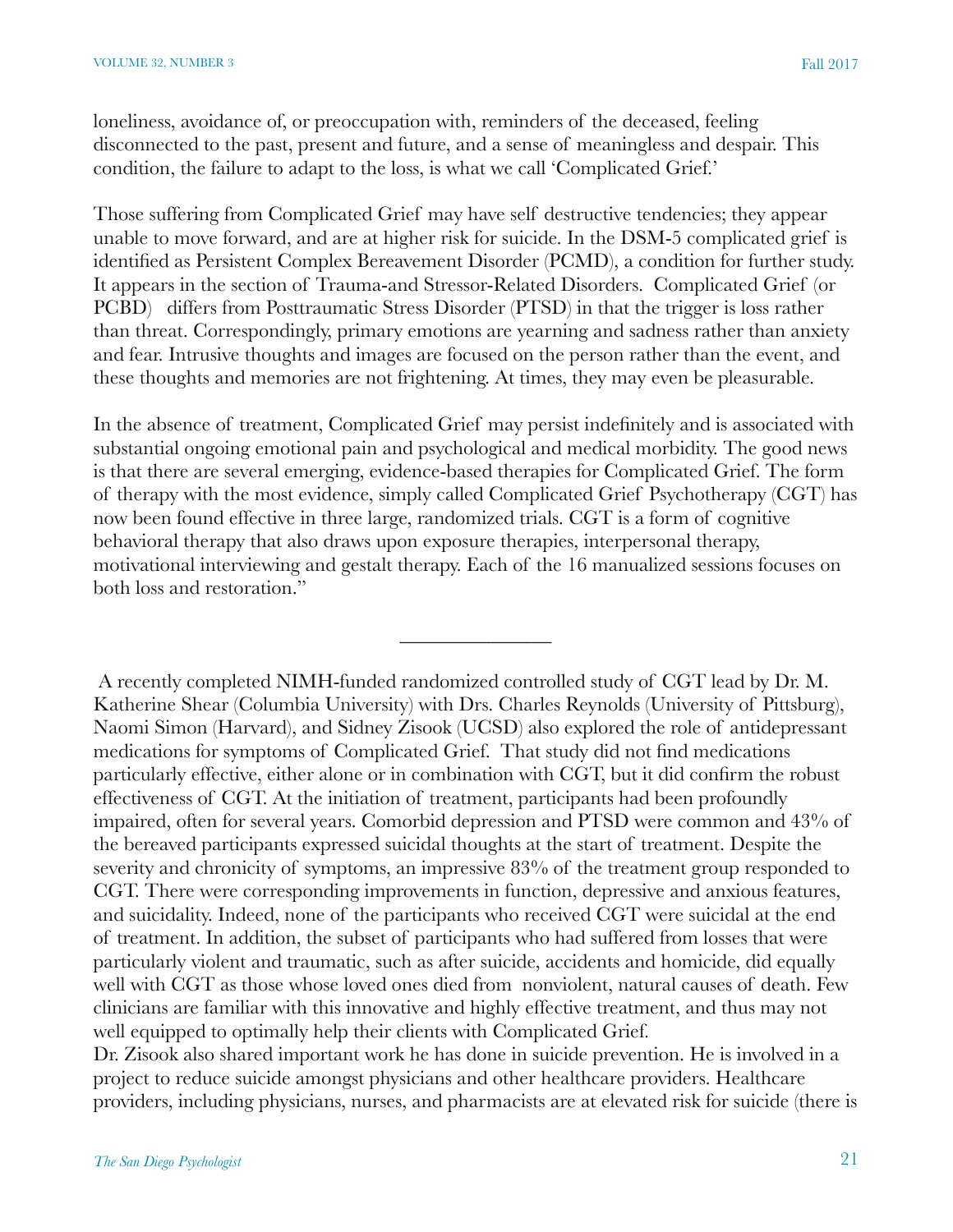anecdotal data that psychologists, too are risk for suicide, but there are no studies yet). Female physicians are at especially at high risk. In light of these sobering occupational risks, Dr. Zisook and his team at UCSD have launched a proactive educational, support and outreach program aimed at destigmatizing mental health treatment, and preventing burnout and suicide.

At the SDPA 2017 Fall Conference, Dr. Zisook, Alana Iglewicz, M.D., and Danielle Glorioso, L.C.S.W. of the UCSD Complicated Grief Study Team will talk about this ground breaking treatment for Complicated Grief at the SDPA Fall Conference taking place on October 28th, 2017.



The Fall Conference of the San Diego Psychological Association Saturday, October 28th, 2017 Please go to<https://www.sdpsych.org>to register.